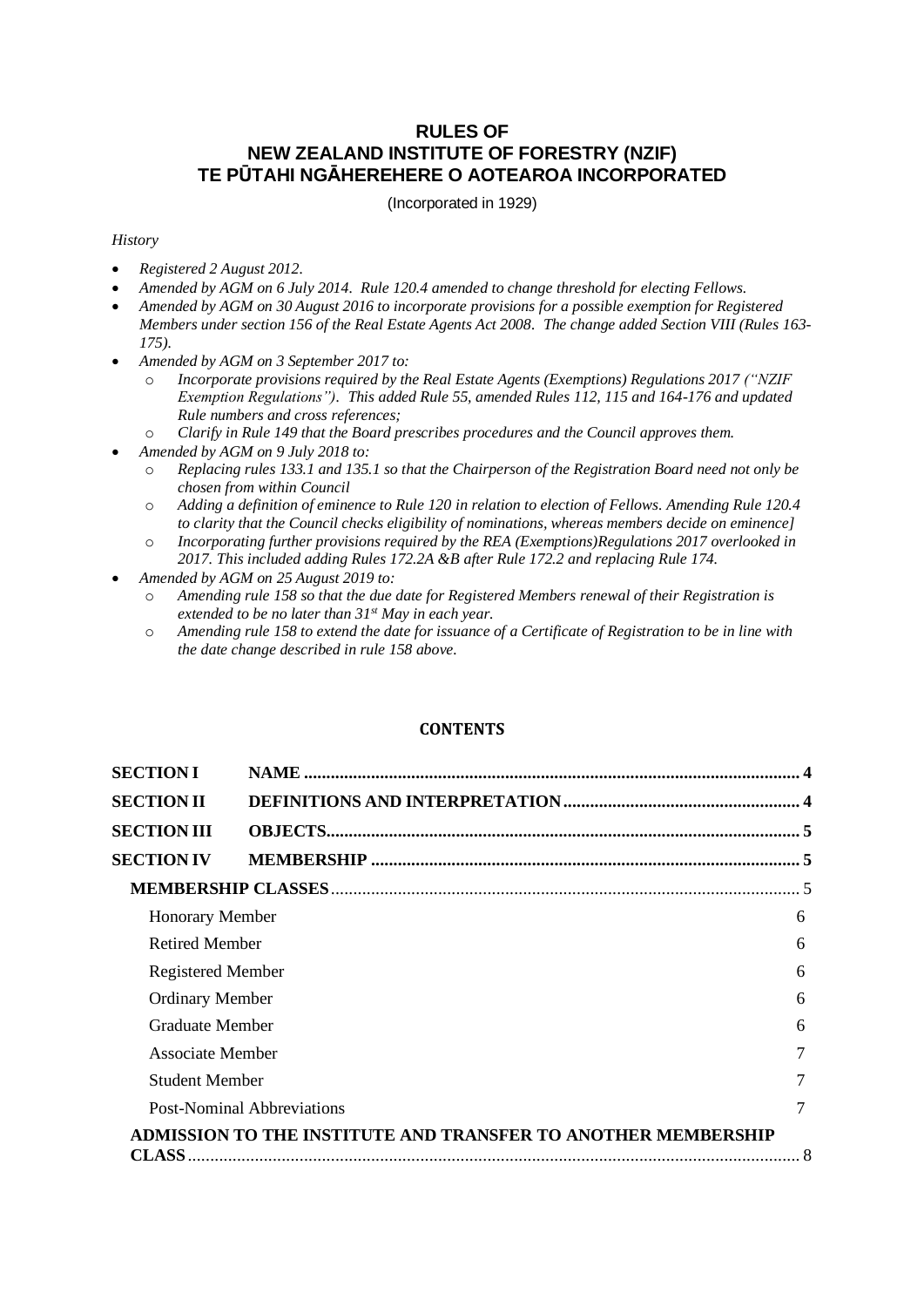| <b>Annual Subscriptions</b>                                | 9  |
|------------------------------------------------------------|----|
| Arrears                                                    | 9  |
| Application and other Fees                                 | 9  |
| Membership on Hold                                         | 9  |
| <b>Reduction of Fees</b>                                   | 9  |
|                                                            |    |
| Resignation                                                | 10 |
| Reinstatement of Membership                                | 10 |
|                                                            |    |
| <b>COMPLAINTS ON CONDUCT OF MEMBERS AND DISCIPLINE  10</b> |    |
| Appeals                                                    | 11 |
| <b>SECTION V</b>                                           |    |
|                                                            |    |
| <b>Composition of Council</b>                              | 11 |
| Meetings of Council                                        | 12 |
| <b>Election of Council</b>                                 | 12 |
| <b>Extraordinary Vacancies on Council</b>                  | 13 |
| Co-opted Members of Council                                | 13 |
|                                                            |    |
|                                                            |    |
|                                                            |    |
|                                                            |    |
| <b>Financial Provisions</b>                                | 14 |
| Indemnity                                                  | 15 |
|                                                            |    |
|                                                            |    |
|                                                            |    |
|                                                            |    |
| <b>SECTION VI</b>                                          |    |
| Fellows' Committee                                         | 17 |
| <b>SECTION VII</b>                                         |    |
|                                                            |    |
| Power to Co-opt                                            | 18 |
| Vacancies                                                  | 18 |
| Quorum                                                     | 19 |
| Fees and Allowances                                        | 19 |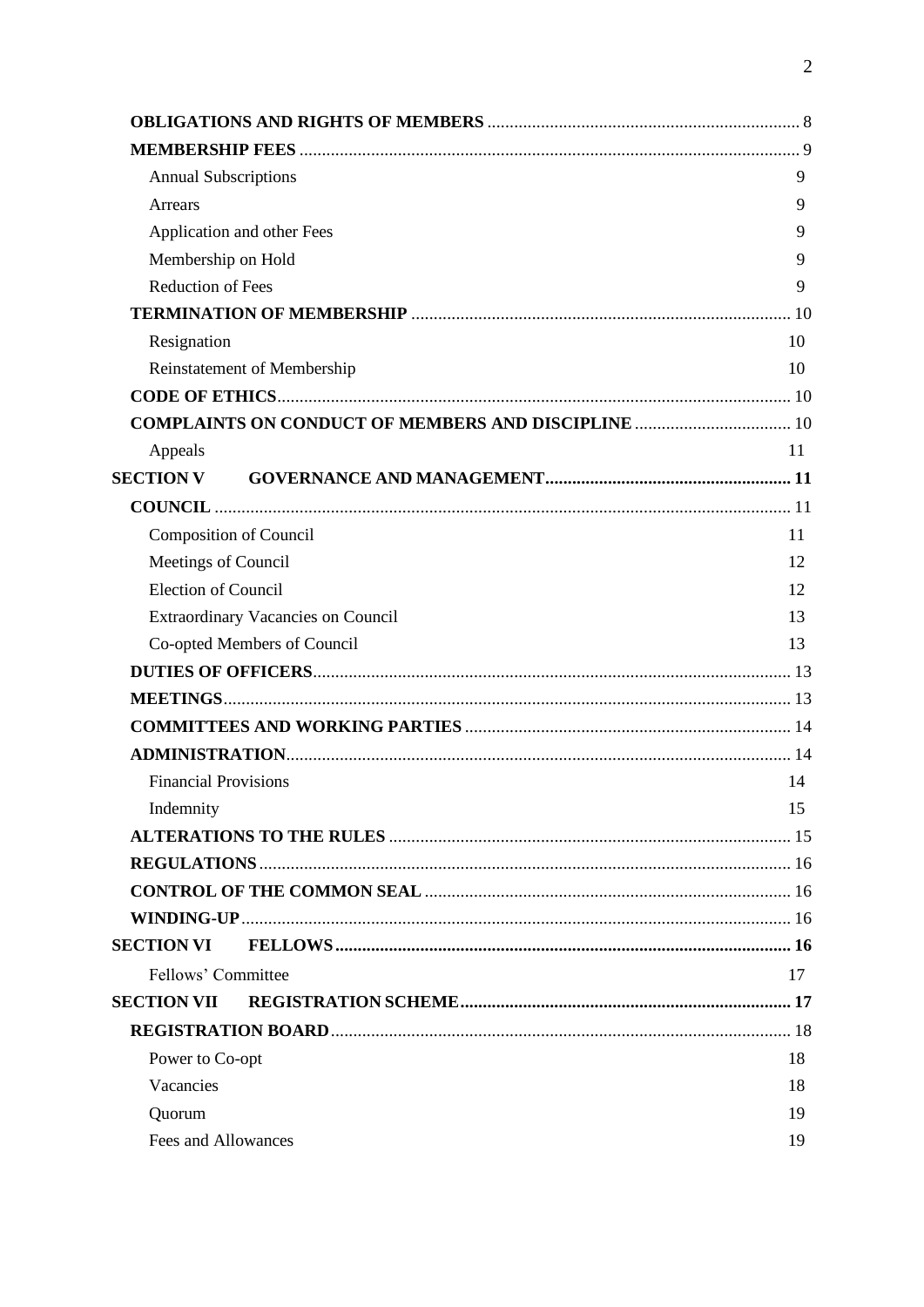| <b>Register of Registered Members</b>       | 19        |
|---------------------------------------------|-----------|
|                                             |           |
|                                             |           |
| <b>Eligibility for Registration</b>         | 20        |
| Application for Registration                | 20        |
| Recognition of Skills                       |           |
| <b>Continuing Registration Requirements</b> | 21        |
| <b>Registration Fees</b>                    | 21        |
|                                             | 21        |
|                                             |           |
|                                             |           |
|                                             |           |
|                                             | <b>26</b> |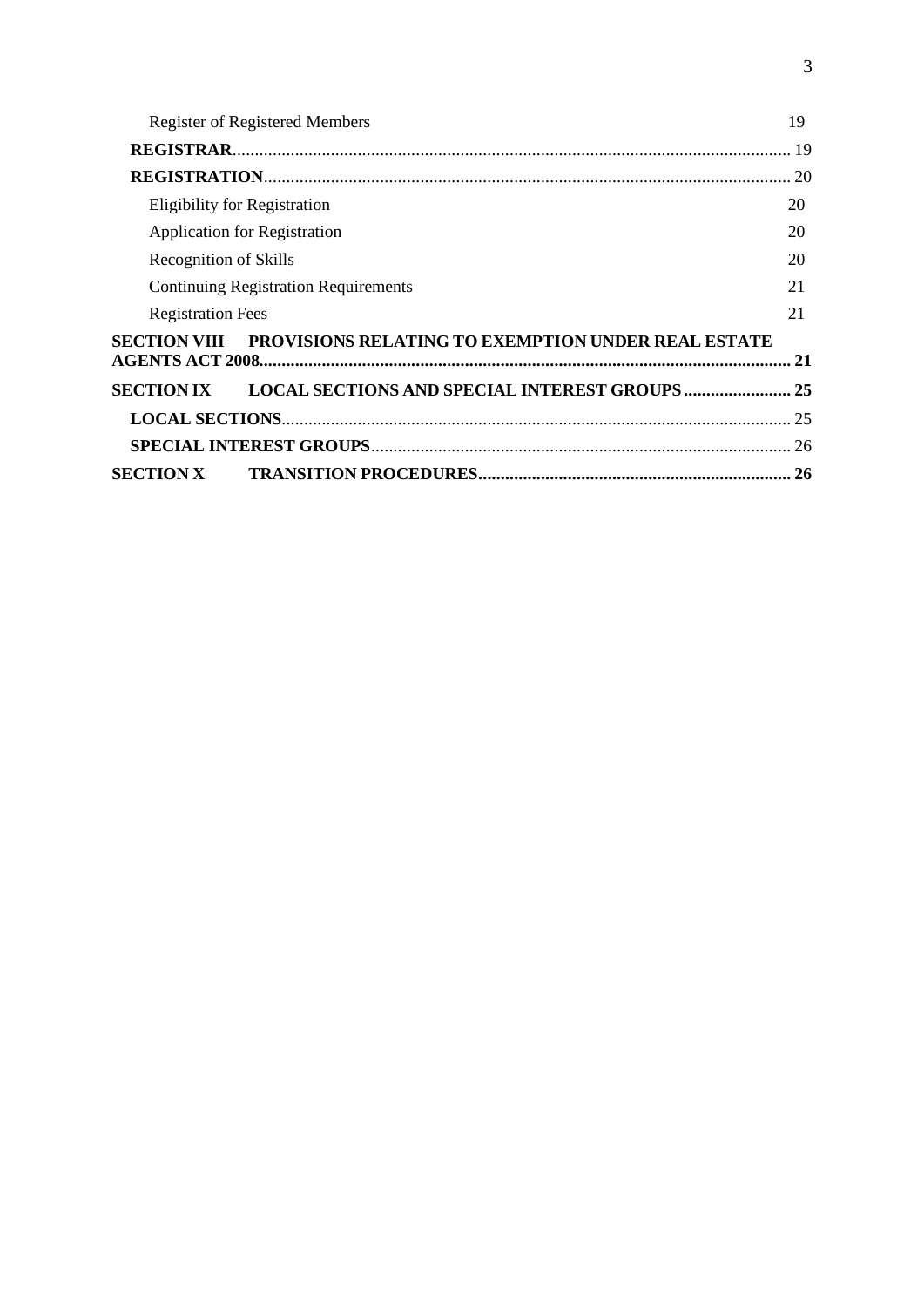# **SECTION I NAME**

<span id="page-3-0"></span>1. The Society shall be named the New Zealand Institute of Forestry (NZIF) Te Pūtahi Ngāherehere o Aotearoa Incorporated.

# **SECTION II DEFINITIONS AND INTERPRETATION**

- <span id="page-3-1"></span>2. In these Rules, unless the context otherwise requires, the following terms shall have the meanings shown;
	- 2.1. "Administrator" means an employee of the Institute appointed by the Council in accordance with the Rules to manage the administration of the Institute;
	- 2.2. "Ballot" may include any appropriate method of voting, as determined by the Council, including postal voting and electronic voting;
	- 2.3. "Board" means the Registration Board as set out in Rules [130](#page-17-3) to [133;](#page-17-4)
	- 2.4. "Certificate of Registration" means the annual certificate required under Rule [159;](#page-20-3)
	- 2.5. "Code of Ethics" means the Code of Ethics specified in Rules [54](#page-9-5) and [56;](#page-9-6)
	- 2.6. "Council" means the Council comprised as specified in Rules [65](#page-10-4) and [66;](#page-10-5)
	- 2.7. "CPD" means continuing professional development;
	- 2.8. "Fellow" means a person elected as a Fellow in terms of Rule **Error! Reference source not found.**;
	- 2.9. "Fellows' Committee" means the Committee elected in accordance with Rule [125;](#page-16-2)
	- 2.10."Financial" when applied to a Member means a Member who is not in arrears with the annual subscription payment for their class of Membership at the relevant date;
	- 2.11. "Financial Year" means the period commencing 1 April and ending on 31 March the following year;
	- 2.12. "Forestry" includes all those activities involved in the management and use of forests and their products, the purposes of which are the production of wood or other forest benefits and the maintenance of forest environments in their most beneficial form;
	- 2.13. "Full Voting Members" means Honorary Members, Retired Members other than Retired Associate Members, Registered Members and Ordinary Members;
	- 2.14. "Institute" means the New Zealand Institute of Forestry (NZIF) Te Pūtahi Ngāherehere o Aotearoa Incorporated;
	- 2.15. "Institute Meeting" means any Annual or Special General Meeting of the Institute and any meeting of a Local Section or Special Interest Group but does not include meetings of the Council, the Board or committees;
	- 2.16. "Local Section" means a regional group of members established according to Rul[e179;](#page-24-2)
	- 2.17. "Member" means a person who holds any current class of membership as defined in Rule [7;](#page-4-3)
	- 2.18. "Objects" means the Objects of the Institute as set out in Rule [6;](#page-4-4)
	- 2.19. "On-hold" when applied to membership means a member whose membership has been placed on old according to Rule [46;](#page-8-6)
	- 2.20. "Register of Members" means a database containing the names, addresses of all Members, the dates when they became Members and such other information as the Council may determine. The Register of Registered Members is a subset of the Register of Members, recording details of Registered Members;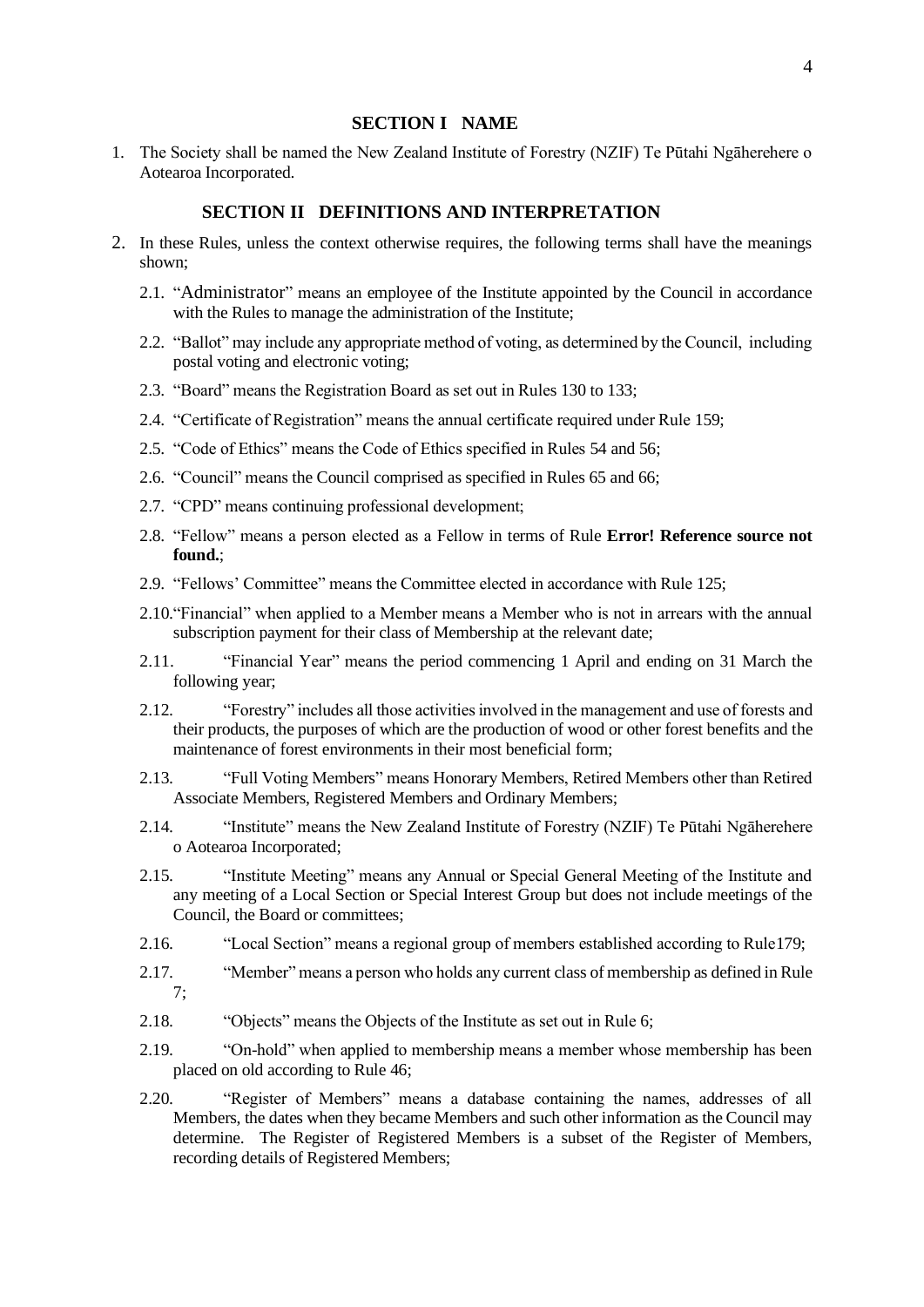- 2.21. "Registration" means the process for becoming and maintaining the status as a Registered Member as set out in Rule[s 148](#page-19-4) t[o 178;](#page-24-3)
- 2.22. "Regulations" means approved by the Council according to the procedures set out in Rules [114](#page-15-4) t[o 117;](#page-15-5)
- 2.23. "Rule" means a Rule of the Institute;
- 2.24. "Special Interest Group" means a group of Members established according to Rule [187;](#page-25-2)
- 2.25. "written notice" and "in writing" includes communication by post, electronic means (including email and web site posting), or advertisement in periodicals, or a combination of these methods.
- 3. Where the context requires, the singular shall include the plural and vice versa and the masculine shall include the feminine and vice versa.
- 4. Headings are a matter of reference and are not part of the Rules.
- 5. If any question or difference arises concerning the interpretation of the Rules and Regulations or the construction of any of them, it shall be referred to the Council whose decisions shall be final.

# **SECTION III OBJECTS**

- <span id="page-4-4"></span><span id="page-4-0"></span>6. The Objects of the Institute shall be the advancement of the profession of forestry within New Zealand by means including but not limited to:
	- 6.1. Establishing, maintaining and improving standards of professional forestry;
	- 6.2. Contributing to the development and recognition of good forestry practice;
	- 6.3. Recognising, regulating and supporting those demonstrating competence in the forestry profession;
	- 6.4. Supporting forestry professionals in their career development;
	- 6.5. Representing the forestry profession;
	- 6.6. Acting as an independent advocate for forestry;
	- 6.7. Serving Members by:
		- 6.7.1.Affording them opportunities to express and exchange views;
		- 6.7.2.Encouraging fraternity and "esprit de corps".

## **SECTION IV MEMBERSHIP**

## <span id="page-4-2"></span><span id="page-4-1"></span>**MEMBERSHIP CLASSES**

- <span id="page-4-3"></span>7. The membership shall be divided into seven classes, namely:
	- 7.1. Honorary Member;
	- 7.2. Retired Member;
	- 7.3. Registered Member;
	- 7.4. Ordinary Member;
	- 7.5. Graduate Member;
	- 7.6. Associate Member; and
	- 7.7. Student Member.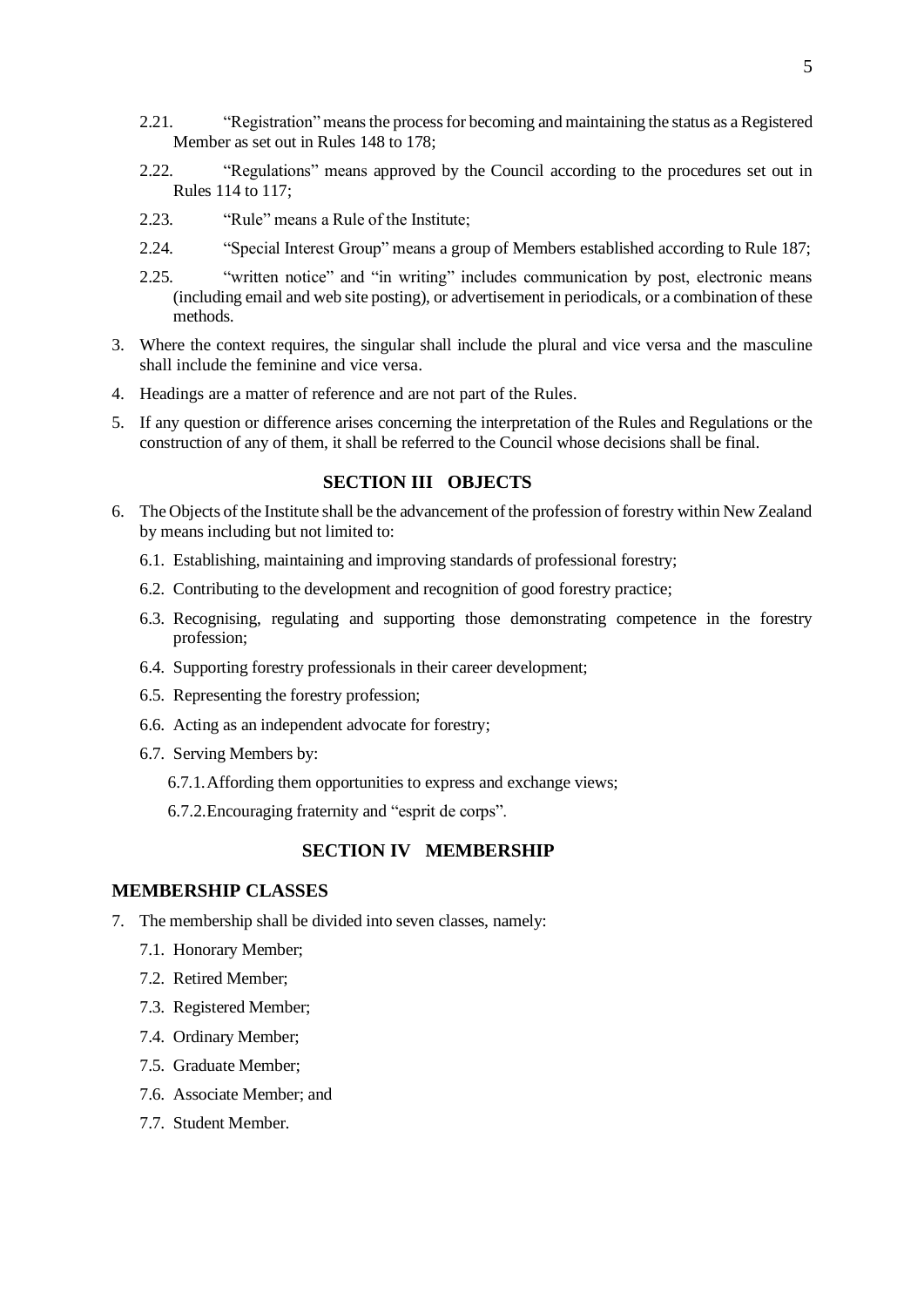#### <span id="page-5-0"></span>**Honorary Member**

- 8. An Honorary Member shall be a person who has been outstanding in:
	- 8.1. Service to the Institute; and/or
	- 8.2. Contributing to or influencing the practice of forestry in New Zealand.
- 9. Honorary Members shall be recommended by Council and elected at an annual general meeting of the Institute by a majority vote of the Full Voting Members present at the meeting who are financial at the commencement of the meeting.
- 10. A person recommended for election as an Honorary Member shall not be a Member at the time of nomination.

### <span id="page-5-1"></span>**Retired Member**

- 11. A Registered Member, Ordinary Member or Associate Member may apply to be transferred to Retired Member if:
	- 11.1.They have been a financial member for at least ten years; and
	- 11.2.They have reached the age of entitlement to New Zealand Superannuation.
- 12. A Registered Member who is transferred to Retired Member will be known as a Retired Registered Member.
- 13. An Ordinary Member who is transferred to Retired Member will be known as a Retired Member.
- 14. An Associate Member who is transferred to Retired Member will be known as a Retired Associate Member.

### <span id="page-5-2"></span>**Registered Member**

15. A Registered Member is one who has met the requirements for Registration and who holds a current Certificate of Registration.

#### <span id="page-5-3"></span>**Ordinary Member**

- 16. An applicant for entry to the class of Ordinary Member must:
	- 16.1.Be proposed and seconded by two members each of whom must be an Honorary Member or Retired Registered Member, or Retired Member or Registered Member or Ordinary Member; and
	- 16.2.Have completed a formal course of standing recognised by Council in some branch of forestry or an allied discipline; and
	- 16.3.Have completed at least five years in the practice, administration or teaching of, or research in some branch of forestry.

#### <span id="page-5-4"></span>**Graduate Member**

- 17. An applicant for entry to the class of Graduate Member must:
	- 17.1.Be proposed and seconded by two Members each of any membership class other than Student Member; and
	- 17.2.Have completed a formal course of standing recognised by the Council in some branch of forestry or an allied discipline; and
	- 17.3.Be engaged in the practice, administration or teaching of or research in some branch of forestry.
- 18. A Graduate Member: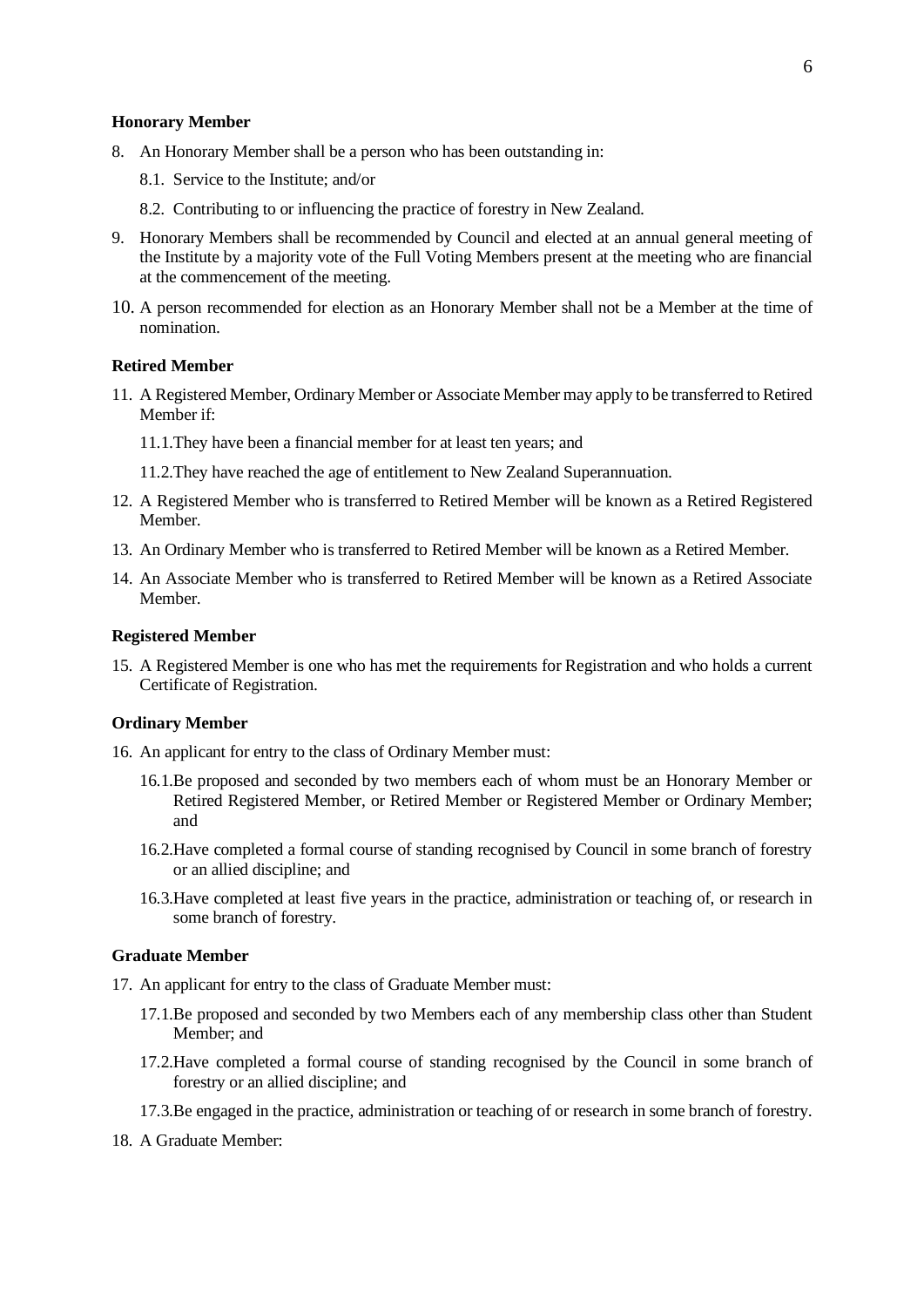- 18.1. Who ceases to be engaged in the practice, administration or teaching of or research in some branch of forestry shall apply for transfer to Associate Member;
- 18.2. On gaining a minimum of five years' experience in the practice, administration or teaching of or research in some branch of forestry shall apply for transfer to the class of Registered Member or Ordinary Member.
- 19. The Council may transfer any Graduate member who has been a Graduate Member for at least seven years and who has not applied for or been accepted as a Registered or Ordinary Member to Associate Member without having received an application for transfer.

#### <span id="page-6-0"></span>**Associate Member**

- 20. An applicant for entry to the class of Associate Member must:
	- 20.1. Be proposed and seconded by two Members each of any membership class other than Student Member; and
	- 20.2. Have an interest in forestry; and
	- 20.3. Be a person who, in the opinion of the Council, will be able to contribute to the advancement of forestry and the objects of the Institute.

#### <span id="page-6-1"></span>**Student Member**

21. An applicant for admission to the class of Student Member:

- 21.1.Must be proposed and seconded by two Members neither of whom shall be Student Members;
- 21.2.Shall be a student receiving formal training of a standard recognised by the Council in forestry or in an allied discipline;
- 21.3.Shall be:
	- 21.3.1. A resident of New Zealand; or
	- 21.3.2. A New Zealand citizen who is studying at an overseas institution; or
	- 21.3.3. An overseas student studying at a New Zealand institution; or
	- 21.3.4. A person who can demonstrate an interest or connection with forestry in New Zealand or the Institute.
- 22. Student Members shall remain as such only while they are receiving formal training or, on completion of that training await entry into full employment. If, on entry to full employment, a Student Member does not make application to transfer to Graduate or Associate Member, the Council may terminate his/her membership.

### <span id="page-6-2"></span>**Post-Nominal Abbreviations**

23. Members who wish to use a post-nominal abbreviation to designate themselves as belonging to the Institute must use the relevant abbreviation shown below:

| 23.1. | Fellows of the Institute                                                                    | <b>FNZIF</b>    |
|-------|---------------------------------------------------------------------------------------------|-----------------|
| 23.2. | Registered Members with a current Certificate of Registration                               | <b>RMNZIF</b>   |
| 23.3. | Retired Members (other than Retired Associate Members) and MNZIF<br><b>Ordinary Members</b> |                 |
| 23.4. | All other Members, including Members on hold                                                | No post-nominal |

- 24. A Registered Member may:
	- 24.1. Use the appellation "Registered Forester";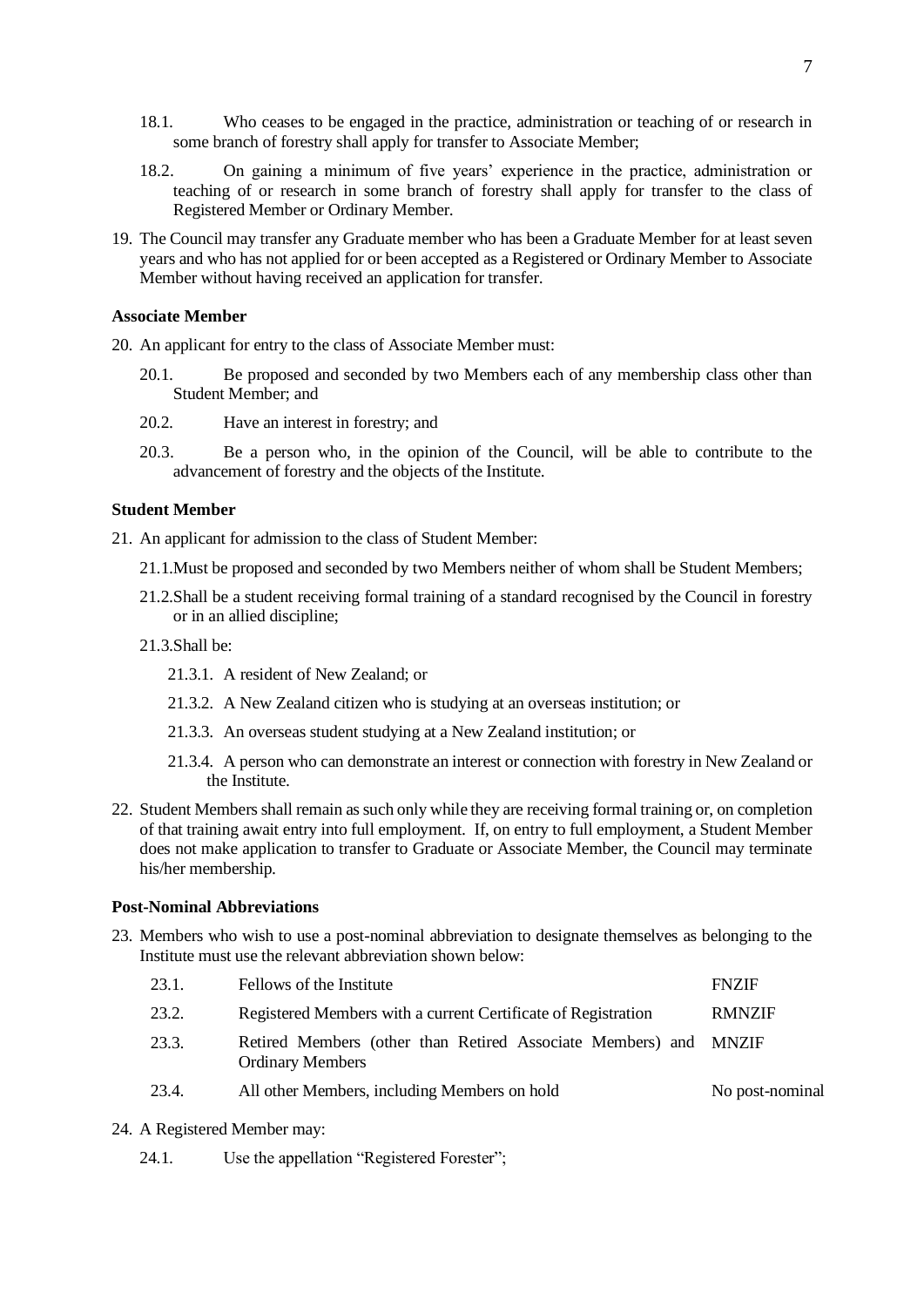24.2. With the approval of the Board and subject to any conditions that the Board specifies, use the appellation "Registered Forestry Consultant" (Registered Trade Mark number 267996, owned by the Institute).

# <span id="page-7-0"></span>**ADMISSION TO THE INSTITUTE AND TRANSFER TO ANOTHER MEMBERSHIP CLASS**

- 25. Each application for membership of the Institute or for transfer to another membership class shall be in the form prescribed by the Council. Applications for Registration shall be in the form prescribed by the Board.
- 26. Approval for admission to the Institute or for transfer to another class of membership except Honorary Member and Registered Member shall be by a majority vote of Council.
- 27. The Council, or in the case of a Registered Member the Board, may decline an application for admission or transfer if it considers that the applicant is not a fit and proper person to be associated with the Institute or for any other reason. The Council and the Board are not bound to give a reason for declining such an application.
- 28. When an application for membership has been approved, the Council shall notify the applicant and request payment of the appropriate fees. An application shall not be considered complete until such fees have been paid and any other conditions specified by the Council have been met. If fees are not paid or conditions not met within three months from the time of notification, the approval for admission or transfer shall be deemed to have lapsed.
- 29. Should approval for admission to the Institute or transfer to another membership class be granted as a result of the applicant supplying misleading or inaccurate information, of which the Council shall be the sole judge, such admission or transfer may be declared null and void.
- 30. Notwithstanding any other provision in these rules, the Council may at its sole discretion determine the membership class in which an applicant for admission to the Institute or transfer to another membership class shall be placed.
- 31. Members other than Student Members shall be entitled to a certificate of membership inscribed on a form approved by Council and signed by the President and Secretary.

# <span id="page-7-1"></span>**OBLIGATIONS AND RIGHTS OF MEMBERS**

- <span id="page-7-2"></span>32. All Members shall be bound by the Rules, Regulations and Code of Ethics of the Institute and any future revisions thereof. This requirement continues until a Member resigns or is removed from the Register of Members.
- 33. All financial members of the Institute shall be entitled to attend any Institute Meeting, to take part in the proceedings thereof, and, subject to any fee that may apply, to receive a copy of any reports and journals issued by the Institute.
- 34. Full Voting Members who are financial shall have full rights of voting and holding office.
- 35. Graduate Members and, except for the provisions of Rule [66,](#page-10-5) Associate Members and Retired Associate Members may not hold office, but those who are financial have the right of voting on all questions except as specified otherwise in these Rules.
- 36. Student Members may not hold office and have no voting rights.
- <span id="page-7-3"></span>37. No Member shall claim, or lead any person to believe, that they are a Registered Forester or a Registered Member unless the member is a Registered Member and holds a current Certificate of Registration and nor shall they claim to be a Registered Forestry Consultant unless they have met the same conditions and been authorised by the Board to use that term.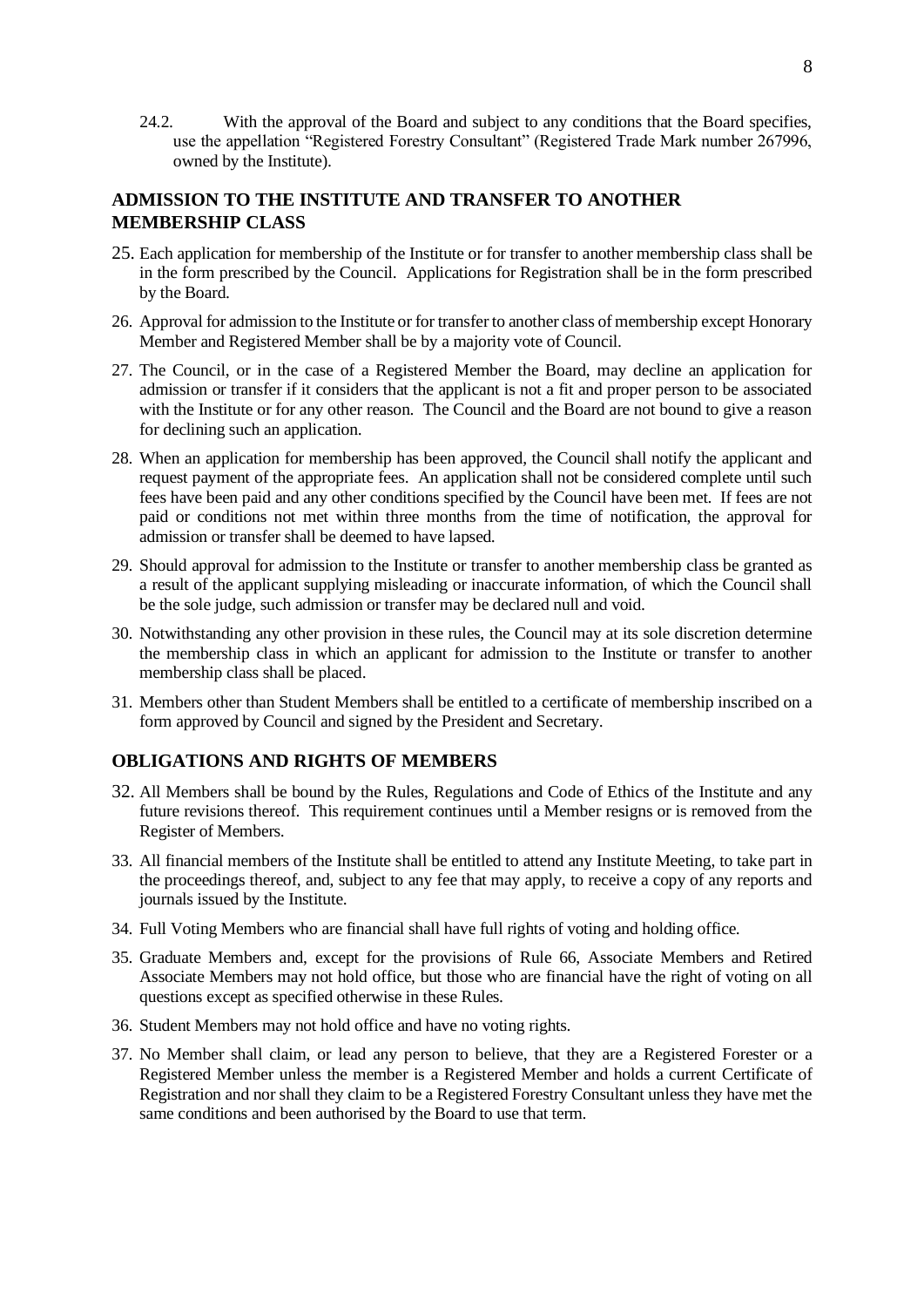- 38. No Member shall use the appellation "forestry consultant" or lead any person to believe that they may be a forestry consultant unless they are a Registered Member and hold a current Certificate of Registration.
- 39. Each Member is responsible for ensuring that their correct contact details have been provided to the Institute. The Council may, at its discretion, use any contact address, including an electronic address, provided by the Member for communicating with that Member.

# <span id="page-8-0"></span>**MEMBERSHIP FEES**

### <span id="page-8-1"></span>**Annual Subscriptions**

- 40. The annual fee for each membership class shall be fixed by the Council and published in a schedule, a copy of which shall be sent to each member with the request for payment of the fee.
- 41. The annual membership fee shall be payable in advance and shall become due on the first day of the financial year.
- 42. Each Member shall be liable for the payment of the annual fee until submitting his or her resignation in writing to the Council, unless the Member has been expelled from the Institute. A Member shall remain liable for any fees that were due prior to the date of resignation or expulsion and on such resignation or expulsion the Council may demand and may sue for any arrears.

### <span id="page-8-2"></span>**Arrears**

- <span id="page-8-7"></span>43. Each Member whose fee for a financial year has not been paid within six months of becoming due shall be "in arrears" and the Member's rights of membership shall be suspended until the arrears have been paid.
- 44. If a Member remains in arrears of subscription for six months after the suspension of his or her membership rights under Rule [43](#page-8-7) the Council may have the Member's name removed from the Register of Members and the Member shall then cease to be a Member.

# <span id="page-8-3"></span>**Application and other Fees**

45. The Council may, from time to time, establish application fees payable by those making application for admission to the Institute or for transfer to another membership class.

### <span id="page-8-4"></span>**Membership on Hold**

- <span id="page-8-6"></span>46. Membership may, with the approval of the Council, be put on hold for one financial year at any time by application to Council in writing. The Council may prescribe conditions and procedures for a membership to be put on hold and for resumption of membership.
- 47. If, at the end of a financial year in which membership has been on hold, the Member does not request resumption of membership or does not request and have approved an extension to the on-hold membership, the Council may have the Member removed from the Register of Members and the Member shall then cease to be a Member.
- 48. A Member whose membership is on hold is not eligible for any of the rights of a Member and is not entitled to use any NZIF post-nominal, but may receive limited services at the discretion of the Council.

## <span id="page-8-5"></span>**Reduction of Fees**

49. The Council may reduce the annual fee for a Member admitted to the Institute or transferred to another membership class part way through a financial year providing the fee and any application fee has been paid within three months of notice of advice of admission or transfer.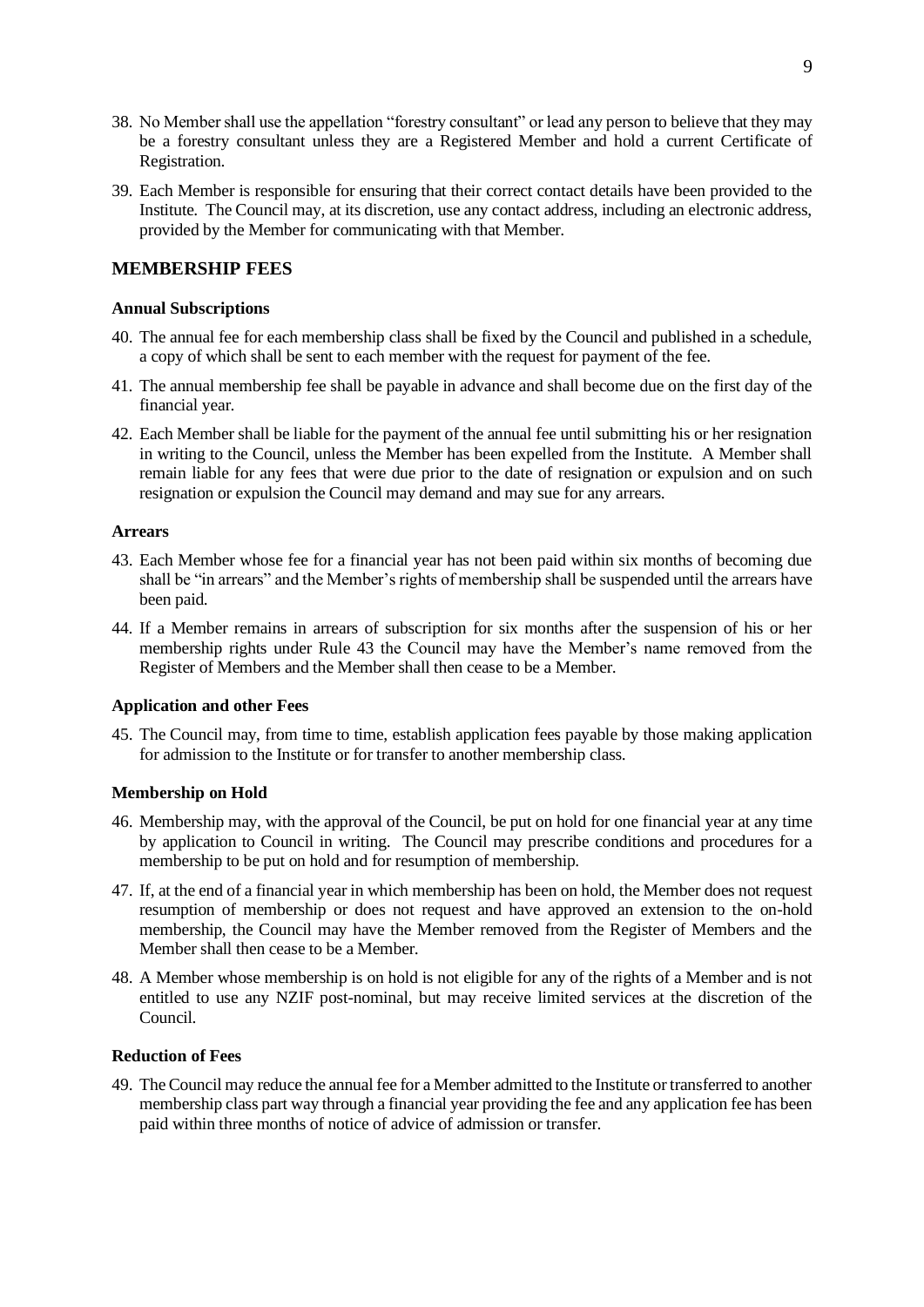50. The Council may reduce the membership and other fees for an individual Member or group of Members for a financial year or on an on-going basis where hardship or other good reason makes this desirable.

# <span id="page-9-0"></span>**TERMINATION OF MEMBERSHIP**

### <span id="page-9-1"></span>**Resignation**

- 51. Any Member shall be entitled to resign from membership of the Institute by giving written notice to the Council in the form prescribed by the Council.
- 52. A Member who resigns shall be liable for any fees and other amounts owing at time of resignation.

### <span id="page-9-2"></span>**Reinstatement of Membership**

53. If a person who has previously resigned, or been struck off or been expelled from the Institute applies for readmission, the application must be made in the form prescribed by the Council and the Council may prescribe conditions for readmission, which may include payment of any fees and other payments that were due to the Institute at the time the applicant had previously ceased to be a member.

# <span id="page-9-3"></span>**CODE OF ETHICS**

- <span id="page-9-5"></span>54. The Council must ensure the availability to all Members of a Code of Ethics that has been approved at an annual general meeting of the Institute. The Council may, from time to time, make minor amendments to the Code of Ethics by following the procedure set out at Rules [115](#page-15-6) to [117,](#page-15-5) but any significant amendments must be approved by an annual general meeting.
- 55. Amendments to the Code of Ethics are subject to Rul[e 165.](#page-21-0)

*[Rule 55 added at 2017 AGM to meet requirements for NZIF Exemption Regulations.]*

<span id="page-9-6"></span>56. The Code of Ethics shall have the force of a Regulation.

# <span id="page-9-4"></span>**COMPLAINTS ON CONDUCT OF MEMBERS AND DISCIPLINE**

- <span id="page-9-8"></span>57. The Council must prescribe procedures for the submission, investigation, hearing and determination of complaints against Members.
- 58. When a complaint is received against a Member, whether by another Member or by some other person, or where the Council receives information that suggests a Member may be in breach of the Member's obligations under Rule [32,](#page-7-2) the Council shall, as soon as practical but subject to Rule [60,](#page-10-6) appoint a Complaints and Disciplinary Committee to investigate the complaint or possible breach. A Complaints and Disciplinary Committee shall consist of not less than three people of appropriate qualifications and experience. At least two appointees must be Members. If the complaint or possible breach relates to a current or former Registered Member, the Council shall consult with the Board before appointing a committee.
- <span id="page-9-7"></span>59. If, after proper enquiry into the complaint or possible breach, the Complaints and Disciplinary Committee is of the opinion that the Member concerned is guilty of a breach of Rule [32,](#page-7-2) the Committee may make one or more of the following orders:
	- 59.1.That such Member be expelled from the Institute;
	- 59.2.That such Member be suspended from Membership for a specified period and/or until specified conditions have been met;
	- 59.3.That if a Registered Member, Registration may be cancelled or may be suspended for a specified period and /or until specified conditions have been met;
	- 59.4.That if by a prescribed date the Member fails to fulfil any requirements specified by the Committee, the Member may be suspended from Membership for a specified period of time;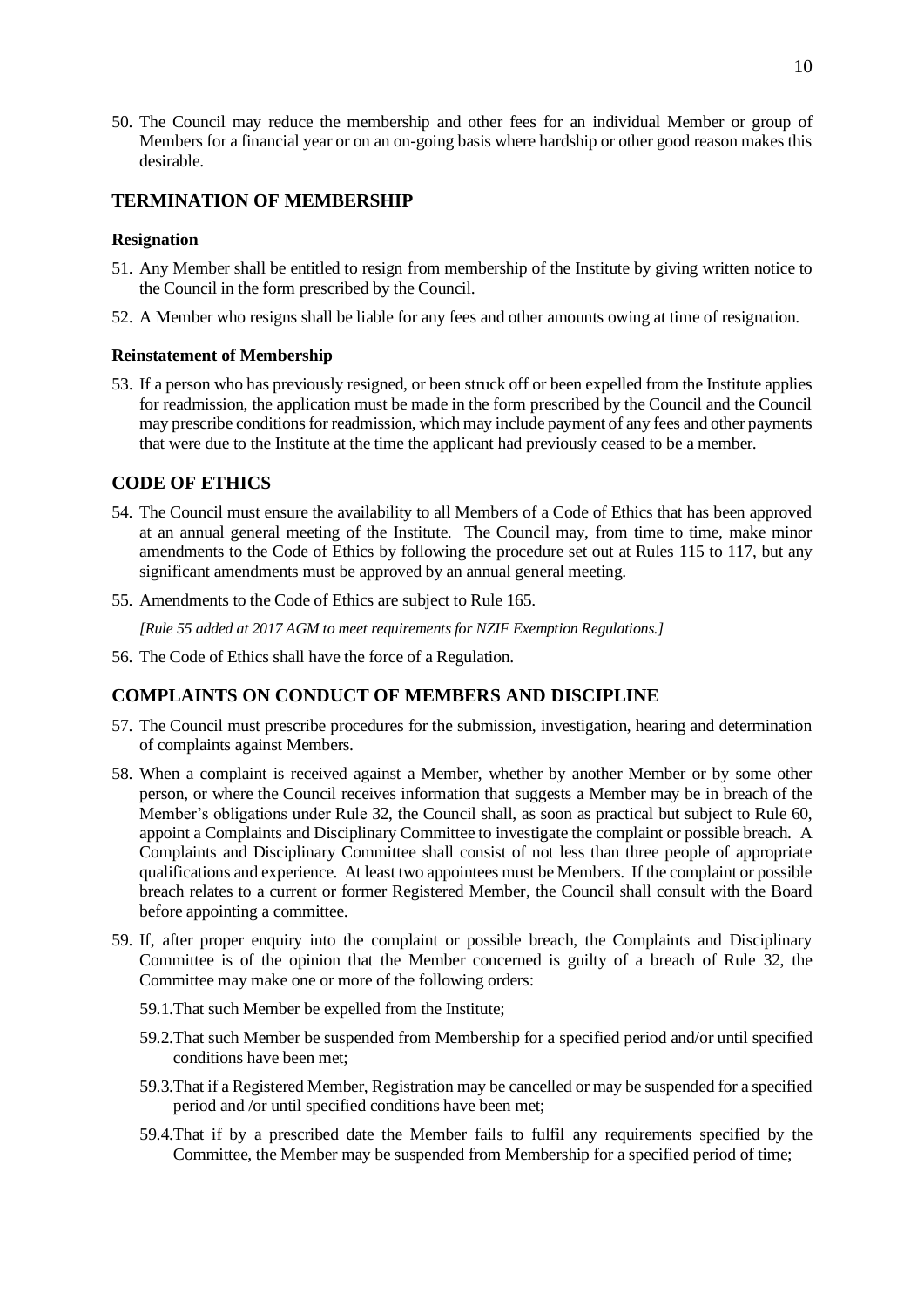- 59.5.That a fine not exceeding an amount determined from time to time by the Council and notified to Members be imposed on such Member;
- 59.6.That such Member be reprimanded or admonished;
- 59.7.That such Member pay a sum not exceeding an amount determined from time to time by the Council and notified to Members towards such costs incurred by the Institute and/or the complainant as are directly attributable to the investigation, hearing and/or determination of the complaint;
- 59.8.That upon completion of consideration of the complaint according to the procedures prescribed by the Council, the Member be named, the order made against the Member be stated and the nature of the breach be publicised in any manner as may be prescribed by the Committee;
- 59.9.If a Member does not satisfy any conditions specified by the Committee by the required date, the Committee may make further orders according to Rule [59.](#page-9-7)
- <span id="page-10-6"></span>60. If the complaint is the subject of a proceeding or prosecution by a competent authority, then the Council is not required to appoint a Complaints and Disciplinary Committee until the proceeding or prosecution has been completed.

### <span id="page-10-0"></span>**Appeals**

- 61. The Member complained against shall have the right to appeal to Council against any finding of the Complaints and Disciplinary Committee and/or any steps taken by the Committee pursuant to that decision under Rule [59.](#page-9-7) Any such appeal must be exercised by notice in writing to Council within 20 working days after the member is notified of the Committee's decision.
- 62. On receipt of an appeal, the Council shall, as soon as practical, appoint an Appeal Committee to investigate the appeal. An Appeal Committee shall consist of not less than three people of appropriate qualifications and experience, none of whom shall have been members of the Complaints and Disciplinary Committee that investigated the complaint that is the subject of the appeal. At least two appointees must be Members.
- 63. In considering the appeal the Appeal Committee shall consider only the grounds for appeal submitted by the appellant and the written evidence that was available to the Complaints and Disciplinary Committee when the decision appealed against was made.
- <span id="page-10-7"></span>64. An Appeal Committee may affirm, vary or reverse any order of a Complaints and Disciplinary Committee, or make any order that a Complaints and Disciplinary Committee is able to do under Rule [59.](#page-9-7) The decision of the Appeal Committee shall be final.

# **SECTION V GOVERNANCE AND MANAGEMENT**

# <span id="page-10-2"></span><span id="page-10-1"></span>**COUNCIL**

#### <span id="page-10-3"></span>**Composition of Council**

- <span id="page-10-4"></span>65. The affairs of the Institute shall be governed by a Council, the members of which shall consist of the President, Vice President, Secretary, Treasurer and six Councillors. Council shall appoint from among its members such other positions as may from time to time be necessary. The members of Council must be Full Voting Members, or (subject to the provisions of Rule [66\)](#page-10-5) Retired Associate Members or Associate Members, ordinarily resident in New Zealand.
- <span id="page-10-5"></span>66. A maximum of one Associate Member or Retired Associate Member, who must have been a member of the Institute for at least five years at the time of nomination, may serve on Council as one of the six elected Councillors, but not as President, Vice President, Secretary or Treasurer.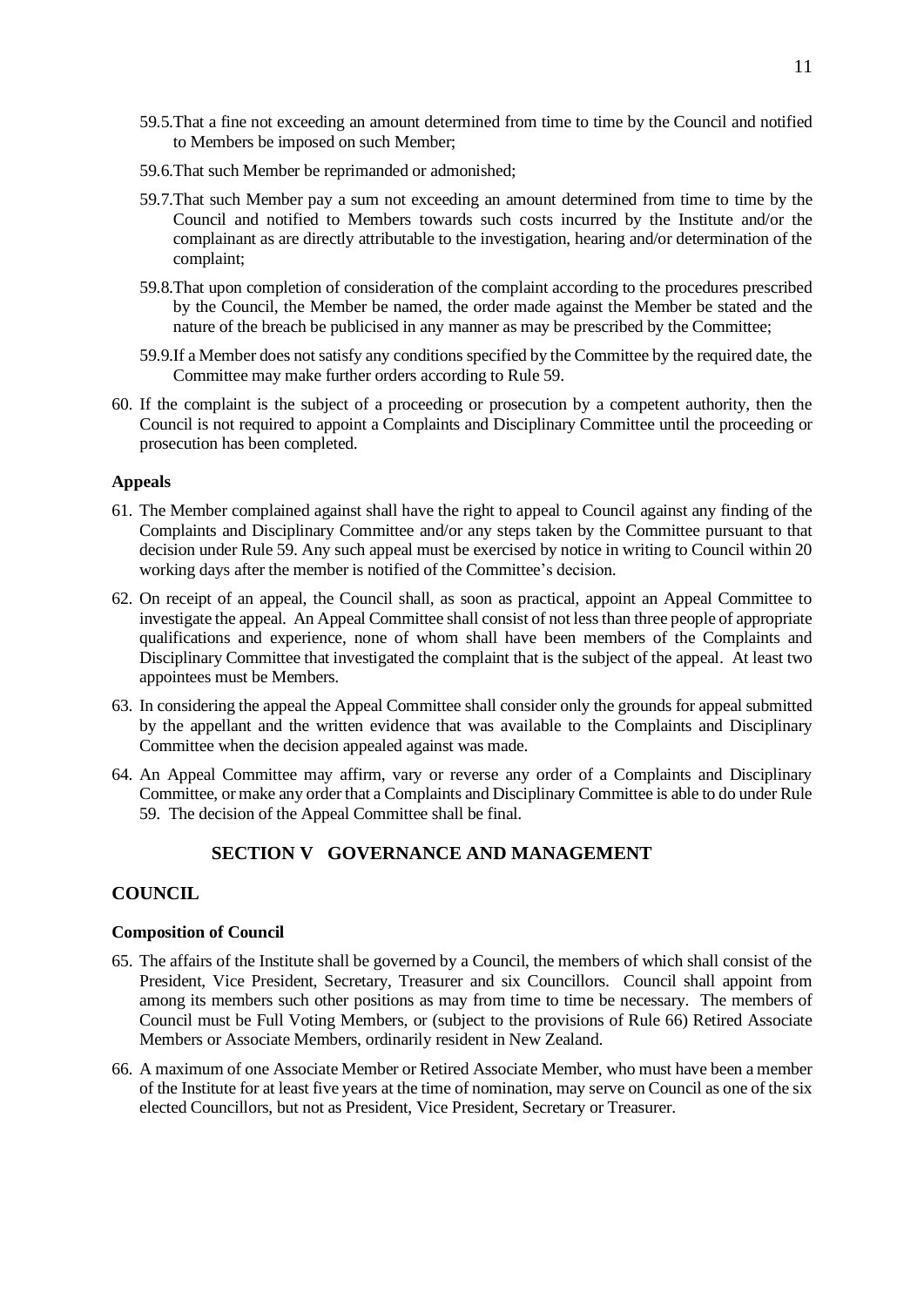#### <span id="page-11-0"></span>**Meetings of Council**

- 67. Meetings of the Council may be held via video or telephone conference or other format as the Council may decide.
- 68. Six members of Council (excluding any co-opted members) shall form a quorum. Each elected member shall be entitled one vote only, except that the President shall have a casting vote as well as a deliberative one, on any resolution. Except where otherwise provided in these Rules, all resolutions shall be decided by a majority of votes cast by those present at the meeting.

# <span id="page-11-1"></span>**Election of Council**

- 69. The members of the Council shall be elected biennially by ballot and shall hold office until the date specified in Rule [75.](#page-11-2)
- 70. The Secretary shall call for nominations for the offices of President, Vice-President, Secretary, Treasurer and six Councillors not later than the  $1<sup>st</sup>$  day of February in the year that the term of the Council will expire, by notice to all Members.
- 71. Each candidate for election shall be nominated by no fewer than two Members, neither of whom may be a Student Member, and all nominations, together with the candidate's written acceptance of nomination, must be in the hands of the Secretary not later than the date specified in the call for nominations, but in any case not later than last day of February in the year in which the term of the Council expires.
- 72. If nominations exceed the number of vacancies, ballot papers shall be prepared and mailed to each financial member other than Student Members not later than the  $15<sup>th</sup>$  day of March in the year in which the term of the Council expires.
- 73. Ballot papers must be returned to the Secretary by the date specified, which shall be no later than the  $31<sup>st</sup>$  day of March in the year in which the term of the Council expires.
- 74. The ballot shall be counted by a committee composed of the Secretary and two scrutineers appointed by Council for the purpose.
- <span id="page-11-2"></span>75. The Secretary shall advise members of the result of the ballot immediately following the counting of the votes. The Council so elected shall assume office on the earlier of the  $1<sup>st</sup>$  day of June following the election or immediately following the AGM due in that year.
- <span id="page-11-3"></span>76. In the event of two or more nominees for any position other than President receiving equal votes, the incoming President shall exercise a casting vote. Should equal votes be cast for the office of President, the Convenor of the Fellows' Committee shall exercise the casting vote.
- 77. A Full Voting Member may be nominated for more than one office (including an elected position on the Registration Board) but may be elected to only one. If a nominee is elected to more than one office the nominee shall at once specify which office they elect to retain, and the nominee having the next highest vote for that position shall then be declared elected to the remaining office.
- 78. In the event that more than one Associate Member or Retired Associate Member is nominated for a position of Councillor and if more than one is in the six highest polling nominees for the positions, only the one receiving the most votes will be eligible to serve on Council and the others will be required to stand aside in favour of the next highest polling nominees who are Full Voting Members. In the event that more than one Retired Associate Member or Associate Member is nominated for a position of Councillor, but there are no more than six nominations in total (therefore negating the need for an election), then, in order to meet the requirements of Rule [66,](#page-10-5) either one (or if necessary more than one) of the nominated Associate Members shall voluntarily withdraw their names, or, failing a voluntary withdrawal, the incoming President will select one and ask the other(s) to step aside.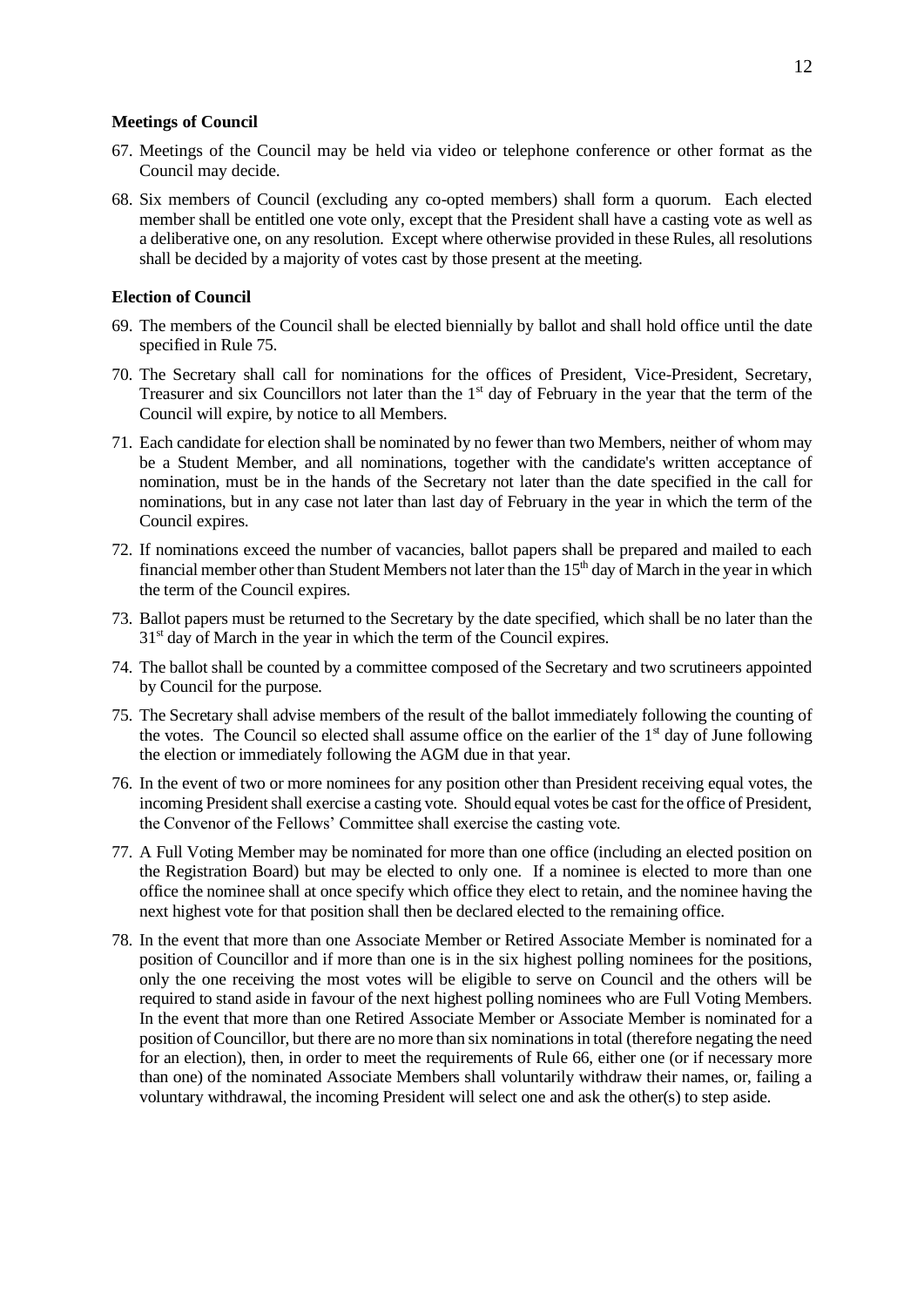#### <span id="page-12-0"></span>**Extraordinary Vacancies on Council**

- 79. If there is no suitable nomination for any office, it shall be proper for such office to be filled by election at the annual general meeting.
- 80. In the event of an extraordinary vacancy occurring in Council by death, absence from New Zealand for six months (except by leave of Council), incapacity from mental or bodily disease (of which fact Council shall be sole judge), resignation of any of its members, or other cause, such vacancy may be filled by a majority vote of Council by another Full Voting Member or, subject to the provisions of Rule [66,](#page-10-5) Retired Associate Member or Associate Member, but the person so appointed shall hold office only for the unexpired term caused by the extraordinary vacancy.

## <span id="page-12-1"></span>**Co-opted Members of Council**

81. Council may from time to time co-opt any person to be an extra member of Council. A co-opted person shall not have a right to vote. The term of any co-opted member of Council shall expire at the same time as the term of the elected members of the Council.

# <span id="page-12-2"></span>**DUTIES OF OFFICERS**

- 82. It shall be the duty of the President to preside at all meetings of the Institute and of Council, and to maintain a general supervision of the business of the Institute.
- 83. It shall be the duty of the Vice-President to preside over the meetings of the Institute in the absence of the President, or at the President's request, and generally to act in the place of the President where the latter is unable to act.
- 84. It shall be the duty of the Treasurer to have charge of all monies of the Institute; to ensure payment of accounts; to ensure records are kept of the financial standing of each member; to deliver each year to the annual general meeting a statement of income and expenditure, a statement of the assets and liabilities of the Institute and a budget for the financial year in which the meeting is being held.
- 85. It shall be the duty of the Secretary to ensure an accurate record of the proceedings of the Institute is kept, to ensure the Register of Members is maintained, to conduct correspondence as directed by Council; to give notice of meetings and to perform such other secretarial and other duties as may be assigned by Council.

# <span id="page-12-3"></span>**MEETINGS**

- 86. The annual general meeting of the Institute shall be held within six months of the end of the financial year at a time and a place to be determined by Council. Ordinary general meetings of the Institute may be held at any time and place that Council may decide.
- 87. The Secretary shall give not fewer than fourteen (14) days' written notice of the date and place of every annual or ordinary general meeting to all members of the Institute and shall set forth in such notice the business to be dealt with at such meeting.
- 88. It shall not be competent for a general meeting to deal with any matter not set out in the official notice convening the meeting unless by leave of two-thirds of the Members, other than Student Members, present at the meeting.
- 89. Special general meetings may be called at any time by the President. Moreover the President shall, upon receipt of a request by not fewer than twenty Full Voting Members who are financial at the time of the request, call a special meeting at any time or place. In either case the President shall cause to be sent to each member, ten days in advance of the date set for the meeting, a written notice stating the subjects to be considered at the meeting.
- 90. At all annual, ordinary or special general meetings of the Institute, thirty Full Voting Members who are financial at the commencement of the meeting, shall form a quorum.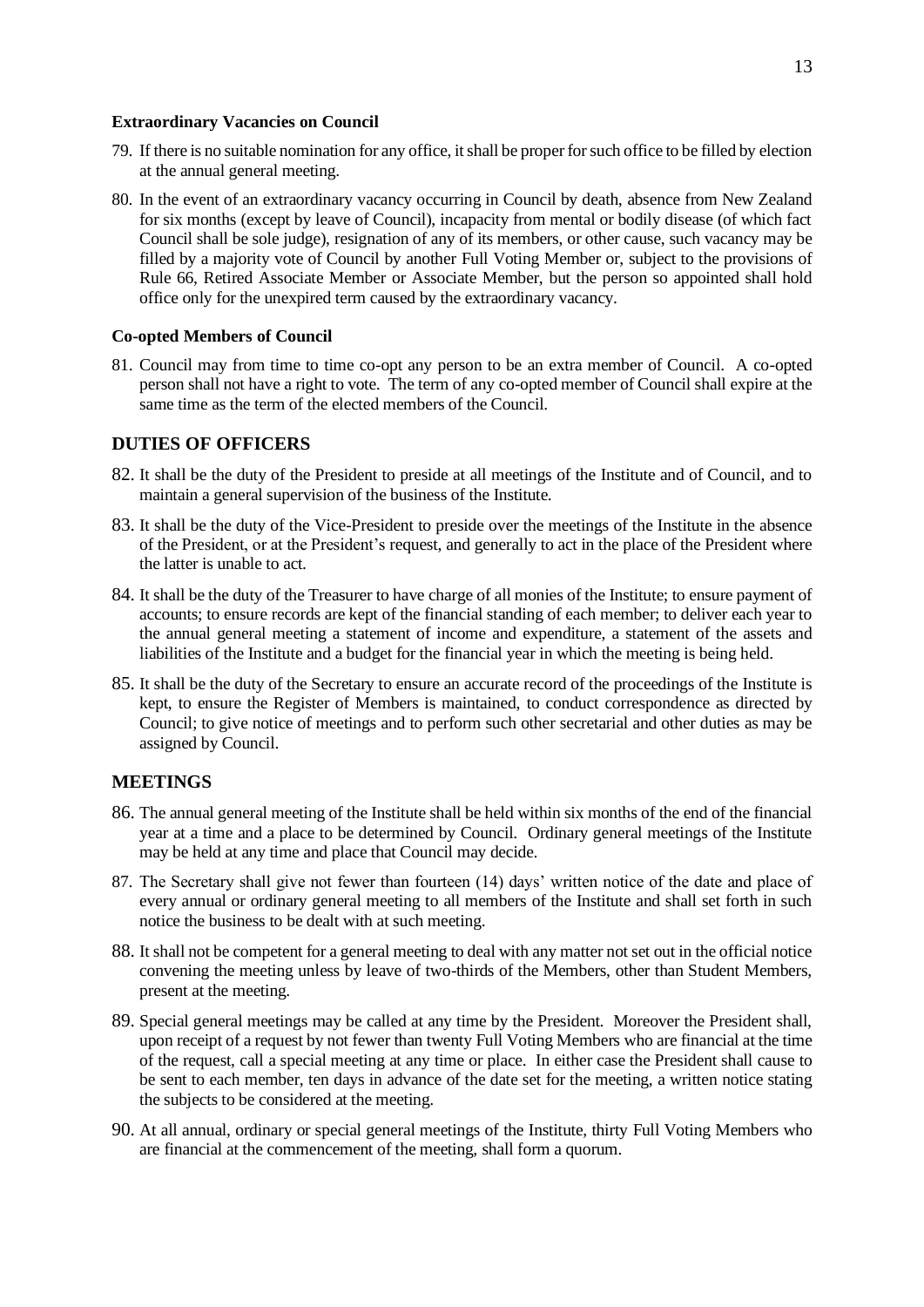- 91. At all Institute Meetings, each Member (other than Student Members) who is financial at the commencement of the meeting and who is present shall be entitled to one vote only on any resolution, except where otherwise specified in these Rules. Subject to Rule [112,](#page-14-2) all resolutions shall be decided by a majority of votes cast by those who are eligible to vote. Voting shall be recorded on the voices or by a show of hands.
- 92. Notwithstanding the foregoing, however, a ballot may be demanded, provided that such demand is supported by at least one-third of the financial Members other than Student Members who are present. At all meetings the President shall, if necessary, have a casting vote as well as a deliberative vote.
- 93. The financial Members, other than Student Members present at any Annual General Meeting or a Special General Meeting may resolve that a motion put to a vote at such meeting shall require ratification subsequent to the meeting through an electronic vote sent to all Members who would be eligible to vote on the motion if they had been present at the meeting. In such an event, any changes to the motion agreed at the meeting shall be incorporated in the motion put to members as an electronic vote and shall not be approved unless a majority of those who participate in the electronic vote (or in the case of a motion that is for a change in these Rules, two-thirds of those who participate) agree.

# <span id="page-13-0"></span>**COMMITTEES AND WORKING PARTIES**

- 94. The Council may establish committees and/or working parties for specific purposes and may disestablish such committees or working parties when appropriate.
- 95. The terms of reference, chair and membership (which may, where appropriate, include non-members of the Institute) of each committee and working party shall be approved by the Council and may be reviewed and amended by the Council at any time. Committees and Working Parties shall be required to produce annual budgets for their activities and to report to the Council on their activity at the end of each financial year and at other times at the request of the Council.
- 96. The Council may delegate specific responsibilities to a committee or working party as the Council considers appropriate.
- 97. The Council may appoint persons to represent the Institute on other bodies and such persons need not be Members. Unless the Council otherwise approves, each appointment shall be deemed to continue until determined by the Council. Such appointed representatives shall report to the Council as prescribed by the Council.

## <span id="page-13-1"></span>**ADMINISTRATION**

- 98. The Council may engage or appoint an Administrator and determine his or her remuneration. The Council may establish procedures to be followed for the employment or engagement of other staff or contractors and the determination of their remuneration.
- 99. The Administrator and other staff or contractors working under his or her direction shall perform such duties as the Council may decide.
- 100. The Council the Board, committees and working groups may delegate their respective powers to the Administrator as they deem fit.

#### <span id="page-13-2"></span>**Financial Provisions**

- 101. The Council may, from time to time, establish fees for publications, events and other Institute activities.
- 102. All incomes of the Institute shall be paid into a bank account approved by Council. All accounts amounting to \$50.00 or over shall be authorised by any two of the designated officers appointed by Council and shall be approved at a subsequent meeting of Council. A designated officer may not authorise a payment to himself/herself.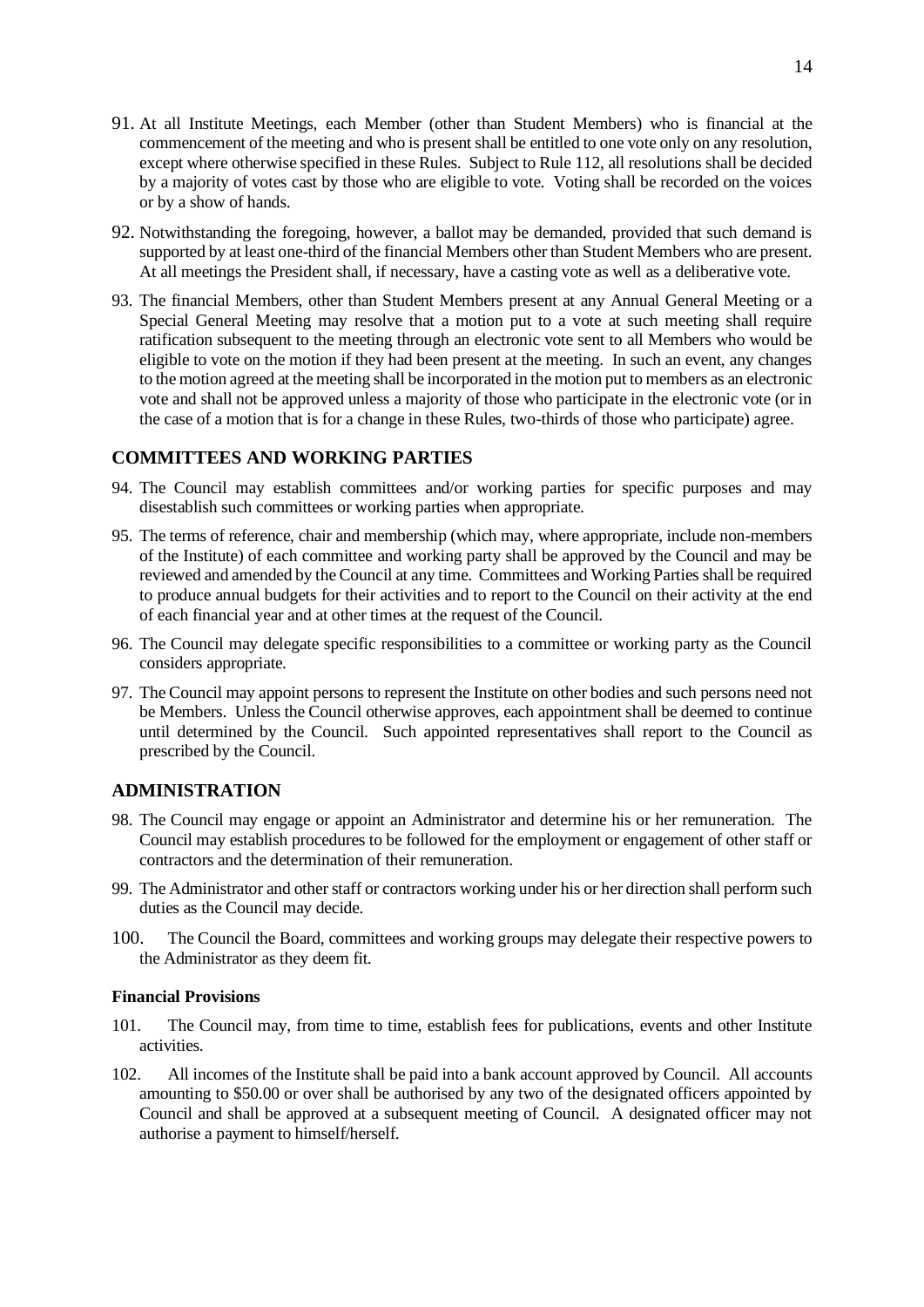- <span id="page-14-3"></span>103. At the discretion of Council, funds shall be invested in a financial institution as defined in the Reserve Bank of New Zealand Act 1989 or its successors in an account to the credit of the Institute.
- 104. The Institute may borrow money and provide security for that if authorised in a vote at an Institute meeting by the majority of Full Voting Members who are present and financial at the time of the vote.
- 105. The Council may impose a special purpose levy on Members where the levy has been approved by a majority vote of financial (at the time of the vote) Members, other than Student Members, at an Institute Meeting.
- 106. The Council shall not approve payment of Institute funds except:
	- 106.1. In furtherance of the objects of the Institute;
	- 106.2. For the management and administration of the Institute;
	- 106.3. As honoraria to certain officers of the Institute;
	- 106.4. As reimbursement of expenses incurred in carrying out Institute business.
- 107. No Member or any person associated with a Member shall participate in or materially influence any decision made by the Institute in respect of the payment to or on behalf of that member or associated person of any income, benefit or advantage whatsoever. Any such payment shall be reasonable and relative to that which would be paid in an arm's length transaction (being the open market value). The provisions and effect of this Article shall not be removed from this document and shall be included and implied in any document replacing this document.
- 108. Council may accept in trust such bequests and other funds as are presented to the Institute, invest them in the manner set out in Rule [103,](#page-14-3) and apply the interest or principal together with such other monies as may become available from time to time, for the advancement of forestry in any manner approved by the Institute at a general meeting.
- 109. Council may each year appoint a qualified person to audit or review the financial affairs of the Institute.

#### <span id="page-14-0"></span>**Indemnity**

- <span id="page-14-4"></span>110. Members of the Board shall not be liable for any act or omission in the performance or purported performance by them of the functions of the Board provided they have carried out those functions with reasonable care and in good faith. In the event of any liability notwithstanding this Rule, the members of the Board will be indemnified by the Institute in respect of such liability.
- 111. The Council shall use its best endeavours to have in place at all times insurance to meet the purposes as set down in Rule [110.](#page-14-4)

### <span id="page-14-1"></span>**ALTERATIONS TO THE RULES**

<span id="page-14-2"></span>112. Subject to Rule [165](#page-21-0) the Rules may be amended at any annual general meeting of the Institute, provided that notice has been sent to the Secretary at least four weeks in advance of such meeting, and that the proposed change shall be approved by two-thirds of the Full Voting Members who are present and who are financial at the commencement of the meeting.

*[Amended at 2017 AGM to meet requirements of NZIF Exemption Regulations.]*

113. No addition to or alteration or rescinding of the Rules shall be approved if it affects the non-profit aims, personal benefit Rule or the winding up Rule. The provisions and effect of this clause shall not be removed from this document and shall be included and implied in any document replacing this document.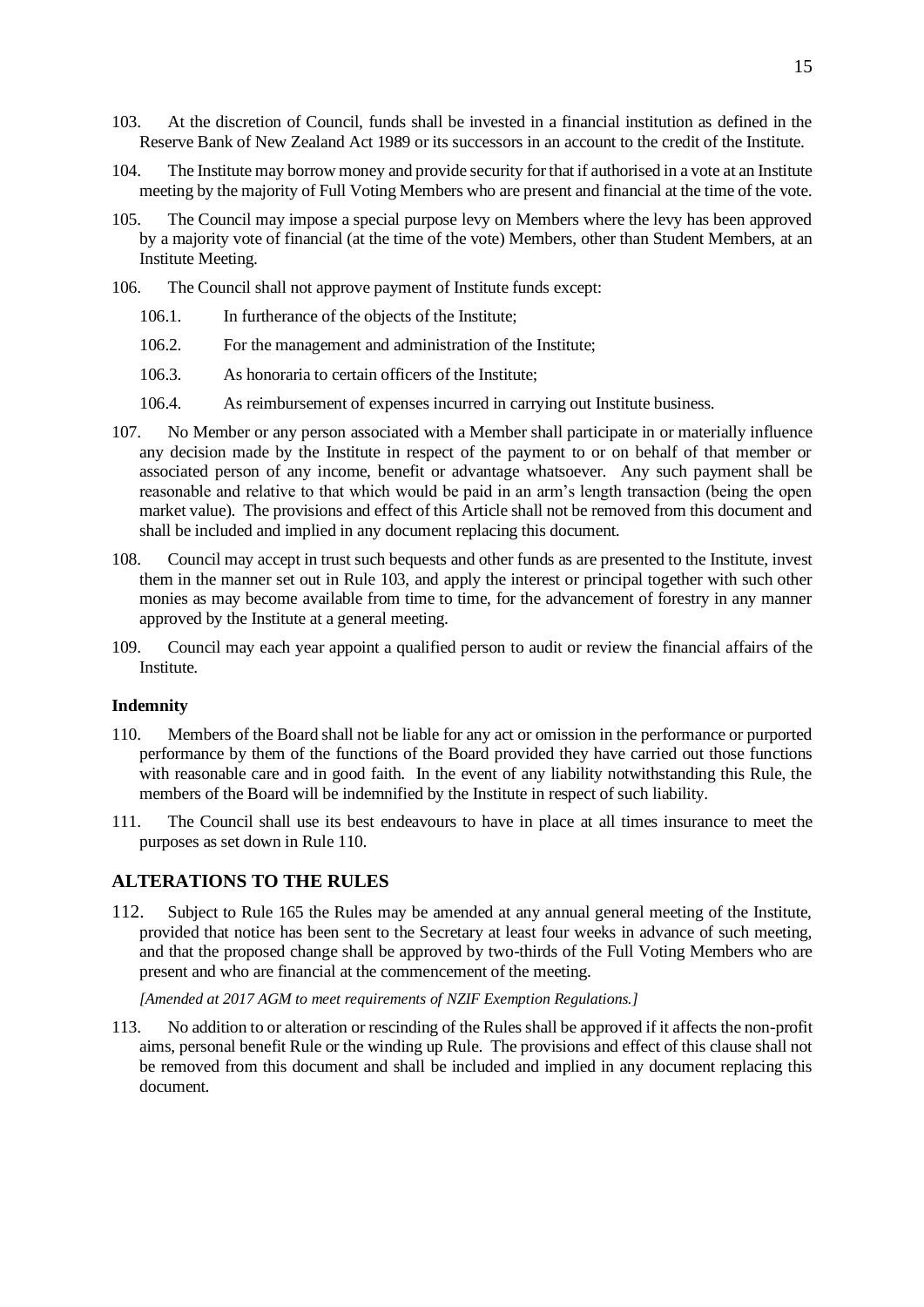# <span id="page-15-0"></span>**REGULATIONS**

- <span id="page-15-4"></span>114. Except as otherwise stated in these Rules, the Council may make Regulations on matters referred to in the Rules that require further elaboration in detail.
- <span id="page-15-6"></span>115. Subject to Rule [165,](#page-21-0) Regulations shall be made, amended or rescinded by the assent of not less than two-thirds of the members of the Council.

*[Amended at 2017 AGM to meet requirements of NZIF Exemption Regulations.]*

- 116. The Council shall advise members of an intent to make, modify or rescind a Regulation and give members a minimum of four weeks to comment on a draft before the Council approves it.
- <span id="page-15-5"></span>117. Information regarding Regulations made, amended or rescinded shall be communicated to Members by notice to each Member or by publication in an official publication of the Institute of such Regulations or a summary thereof together with advice that a copy of such Regulations may be obtained from the Administrator on request.

# <span id="page-15-1"></span>**CONTROL OF THE COMMON SEAL**

118. The common seal of the Institute shall be kept in the control of the Secretary, and shall be affixed to any document or writing only by resolution of Council and when so affixed shall be witnessed by the President and Secretary or any two Councillors and the Secretary.

# <span id="page-15-2"></span>**WINDING-UP**

119. In the event of the Institute being wound up, any surplus after payment of all liabilities and liquidating fees shall be applied to the advancement of forestry in such manner as the Institute may prescribe.

# **SECTION VI FELLOWS**

<span id="page-15-3"></span>120. A Fellow of the Institute shall be a Member who has achieved eminence in the profession.

A member should be considered eminent if they have made a substantial contribution to forestry, resulting in large benefits to a region, the nation or the world through forestry. Generally, Fellows will be widely known in the sector for their contributions, but in rare cases their contributions, while important, may not be widely known prior to their nomination. These contributions may include such things as exemplary leadership, extensive work in voluntary organisations that benefit people, research resulting in important new knowledge, or major contributions to forest policy and legislation.

*[Definition of eminence added at 2018 AGM]*

- 121. For recognition as a Fellow:
	- 121.1. The Member must have been nominated by two Members who shall be Full Voting Members;
	- 121.2. The Member must be a Full Voting Member other than an Honorary Member at the time of nomination and must have been such a member for at least five years immediately prior to the nomination;
	- 121.3. The Member, at the time of nomination, must have had at least 15 years' experience in the practice, administration or teaching of, or research in, some branch of forestry, of which at least five years must have been in New Zealand;
	- 121.4. The nomination must have been considered by Council and, if the Council determines that the nominated member fulfils the requirements for a Fellow set out in sections 121.1, 121.2 & 121.3, included in an annual ballot in which all Full Voting Members who are financial when the ballot is held may participate. Any nominated Member who receives a minimum of 100 votes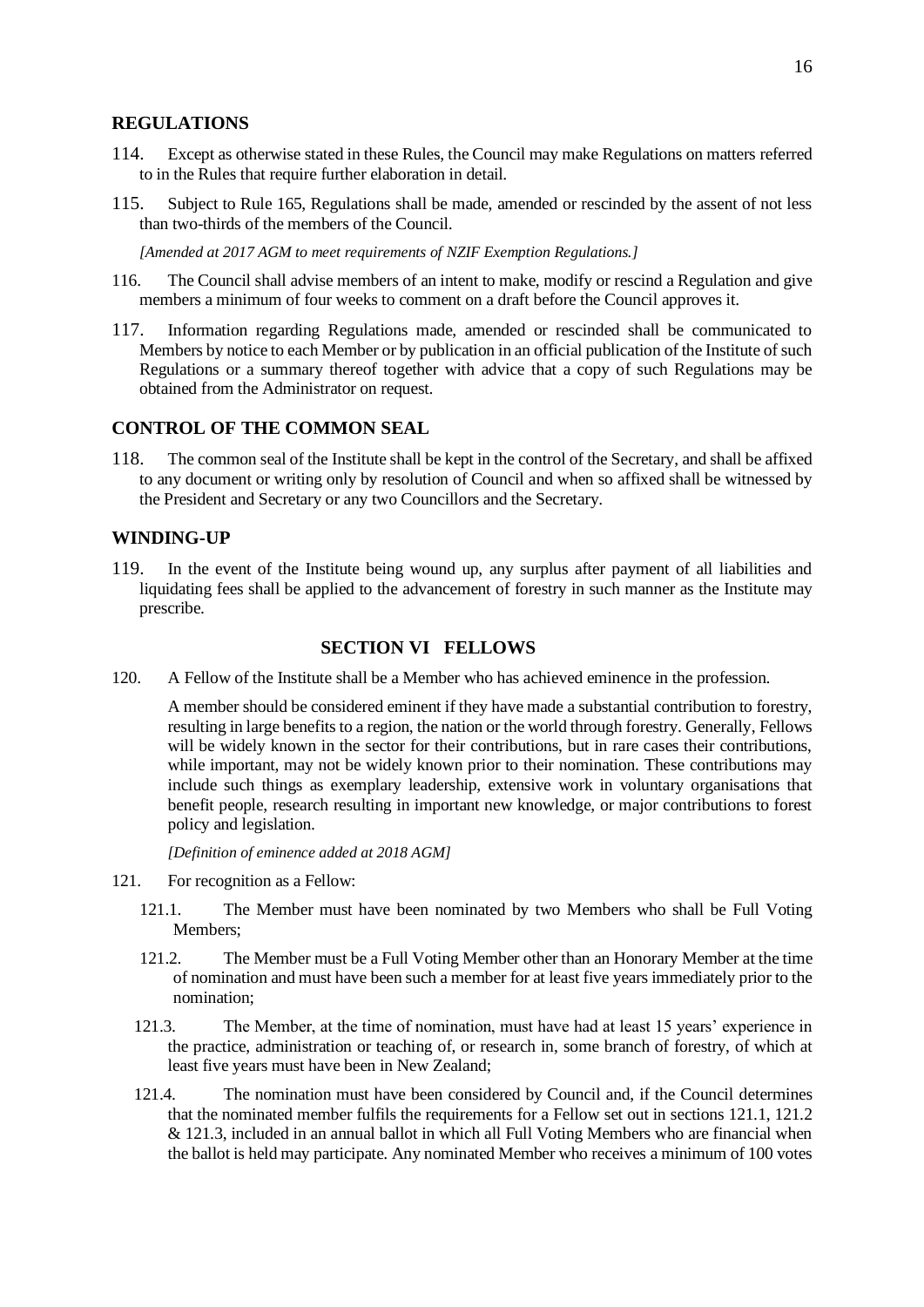of which a minimum of 80% are in favour of the election of the member as a Fellow will be elected as a Fellow. The ballot must be held prior to the Annual General Meeting of the Institute with the elected Fellows announced at that meeting.

*[Rule 120.4 amended at AGM 6 July 2014 replacing words "Any nominated Member who receives more than 50% of the votes cast in the ballot will be elected as a Fellow." with "Any nominated Member who receives a minimum of 100 votes of which a minimum of 80% are in favour of the election of the member as a Fellow will be elected as a Fellow"]*

*[Rule 120.4 further amended at 2018 AGM to clarity that the Council checks eligibility of nominations, whereas members decide on eminence]*

122. A nomination for a Fellow shall be in the form prescribed by the Council.

### <span id="page-16-0"></span>**Fellows' Committee**

- 123. The Fellows' Committee shall consist of three members who shall be Fellows or Honorary Members. The committee shall elect one of their members as the Convenor of the Fellows' Committee.
- 124. The functions of the Fellows' Committee shall be:
	- 124.1. The Convenor of the Fellows' Committee shall exercise a casting vote pursuant to Rule [76](#page-11-3) in the event of equal votes being cast for the position of President;
	- 124.2. To proffer advice to the Council on matters of concern to Fellows and Honorary Members; and
	- 124.3. To provide advice to the Council or the President, when requested.
- <span id="page-16-2"></span>125. The election of members of the Fellows' Committee shall be carried out in the same manner and to the same time schedule (except for the provisions of Rule [127\)](#page-16-3) as for an election of Council, except that:
	- 125.1. Candidates for election must be Fellows or Honorary Members of the Institute;
	- 125.2. Candidates for election must be nominated by no fewer than two Full Voting Members;
	- 125.3. Only Fellows and Honorary Members shall be entitled to vote;
	- 125.4. In the event of two or more nominees receiving equal votes, the President shall exercise a casting vote.
- 126. In the event of an extraordinary vacancy occurring in the Fellows' Committee by death, incapacity from mental or bodily disease (of which fact Council shall be sole judge), resignation or from lack of nominees at an election, such vacancy may be filled by a majority vote of Council, with another Fellow or Honorary Member, after consultation with the other members of the Fellows' Committee. The person so appointed shall hold office only for the unexpired term caused by the extraordinary vacancy.
- <span id="page-16-3"></span>127. Elections shall take place in the year between Council elections. The term of each Committee shall be two years.

# **SECTION VII REGISTRATION SCHEME**

- <span id="page-16-1"></span>128. The purpose of the Registration Scheme is to provide a means for individual members to be recognised by their peers and others for attaining and maintaining:
	- 128.1. Appropriate qualifications and understanding of the principles of forestry processes;
	- 128.2. Continuing development of professional skills, abilities and knowledge;
	- 128.3. High standards of professional conduct.
- 129. Members achieving Registration are known as Registered Members.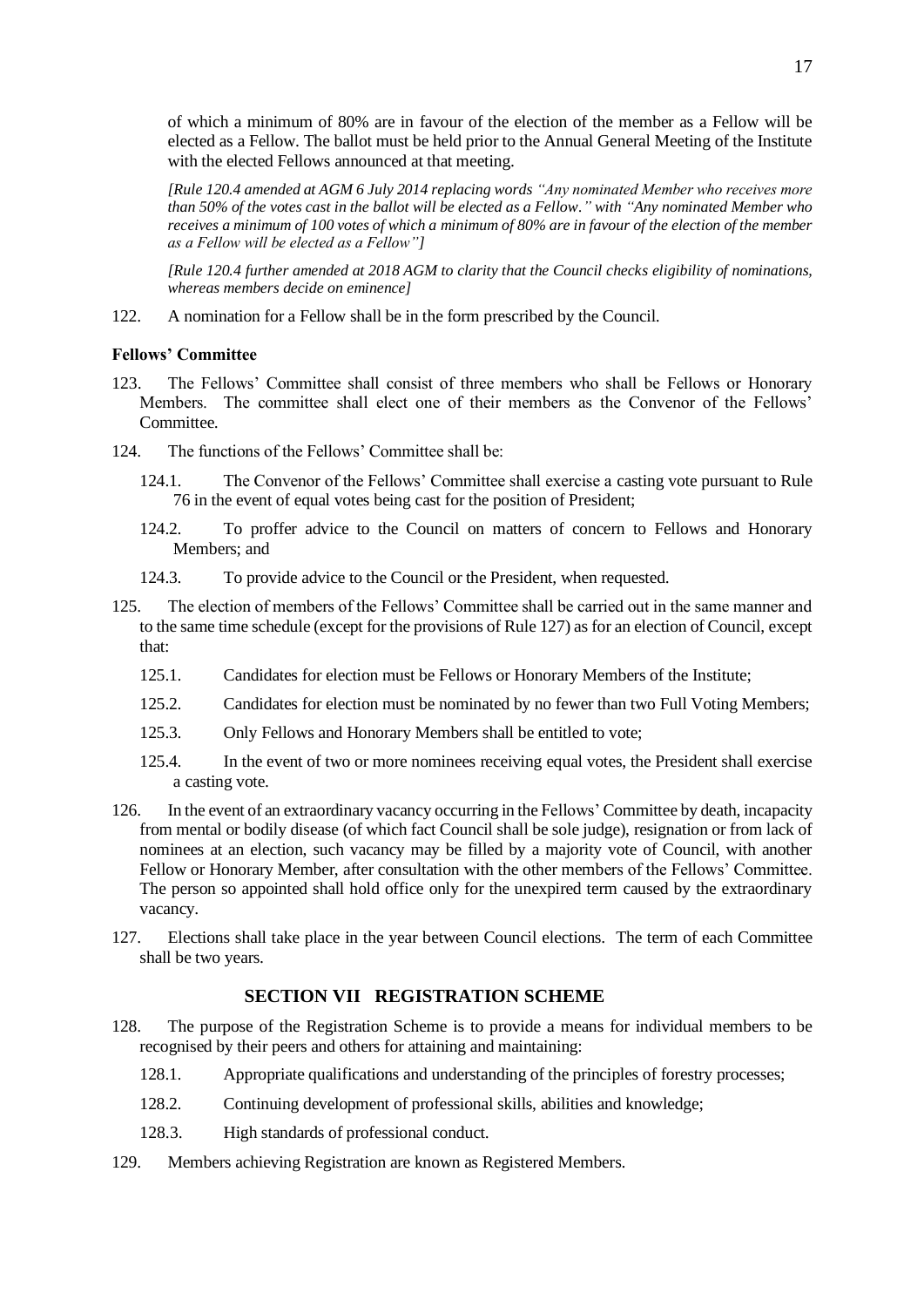### <span id="page-17-0"></span>**REGISTRATION BOARD**

- <span id="page-17-3"></span>130. Registration shall be administered by the Registration Board, established under the authority of Council as a committee of Council.
- 131. The Board is responsible to Council for its procedures and its duties shall include the administration of all matters relating to applications, objections, and the maintenance of the Register of Registered Members.
- 132. The Board shall determine its own procedures provided that, in case of disagreement amongst its members as to matters of procedure, the matter shall be referred to Council, the decision of which shall be final.
- <span id="page-17-4"></span>133. The Board shall comprise:
	- 133.1. One person appointed by Council to be the Chairperson of the Board;

*[Amended at the 2018 AGM so that the Chairperson of the Registration Board need not only be chosen from within Council]*

- <span id="page-17-5"></span>133.2. Two members who shall be Retired Registered Members or Registered Members, elected at the same time and in the same manner as members of the Council, except that only Registered Members shall be eligible to cast a vote. These members shall be elected for four-year terms in alternate biennial periods;
- <span id="page-17-6"></span>133.3. Two members who shall be Full Voting Members, elected at the same time and in the same manner as members of the Council. These members shall be elected for four-year terms in alternate biennial periods;
- <span id="page-17-7"></span>133.4. One member appointed by Council by invitation and who shall be a member of another professional association in New Zealand and who shall have knowledge of and experience in the registration scheme of that association.

## <span id="page-17-1"></span>**Power to Co-opt**

134. Subject to the approval of the Council, the Board may, from time to time, co-opt extra members of the Board for a period of up to twelve months. A co-opted member shall have the same rights as an ordinary Board member except they shall not have a right to vote.

### <span id="page-17-2"></span>**Vacancies**

- 135. Where vacancies in the membership of the Board occur from whatever cause the following rules shall apply:
	- 135.1. The Council shall appoint another person to be chairperson of the Board;

*[Amended at the 2018 AGM as a consequential amendment to Rule 133.1]*

- 135.2. Members elected under Rule [133.2](#page-17-5) shall be replaced with another Retired Registered Member or Registered Members by election by Registered Members;
- 135.3. Members elected under Rule [133.3](#page-17-6) shall be replaced by election from Full Voting Members;
- 135.4. Members appointed under Rule [133.4](#page-17-7) shall be replaced by invitation and appointment by Council.
- 136. Where a replacement is required under Rules [133.2](#page-17-5) or [133.3,](#page-17-6) the nomination of candidates and the timetable for the election shall proceed in a manner prescribed by the Council on a timetable having regard to the timetable implied in Rules [133.2](#page-17-5) and [133.3.](#page-17-6)
- 137. Anyone appointed or elected to a vacancy shall serve on the Board for the remainder of the term of the original member whom they replace.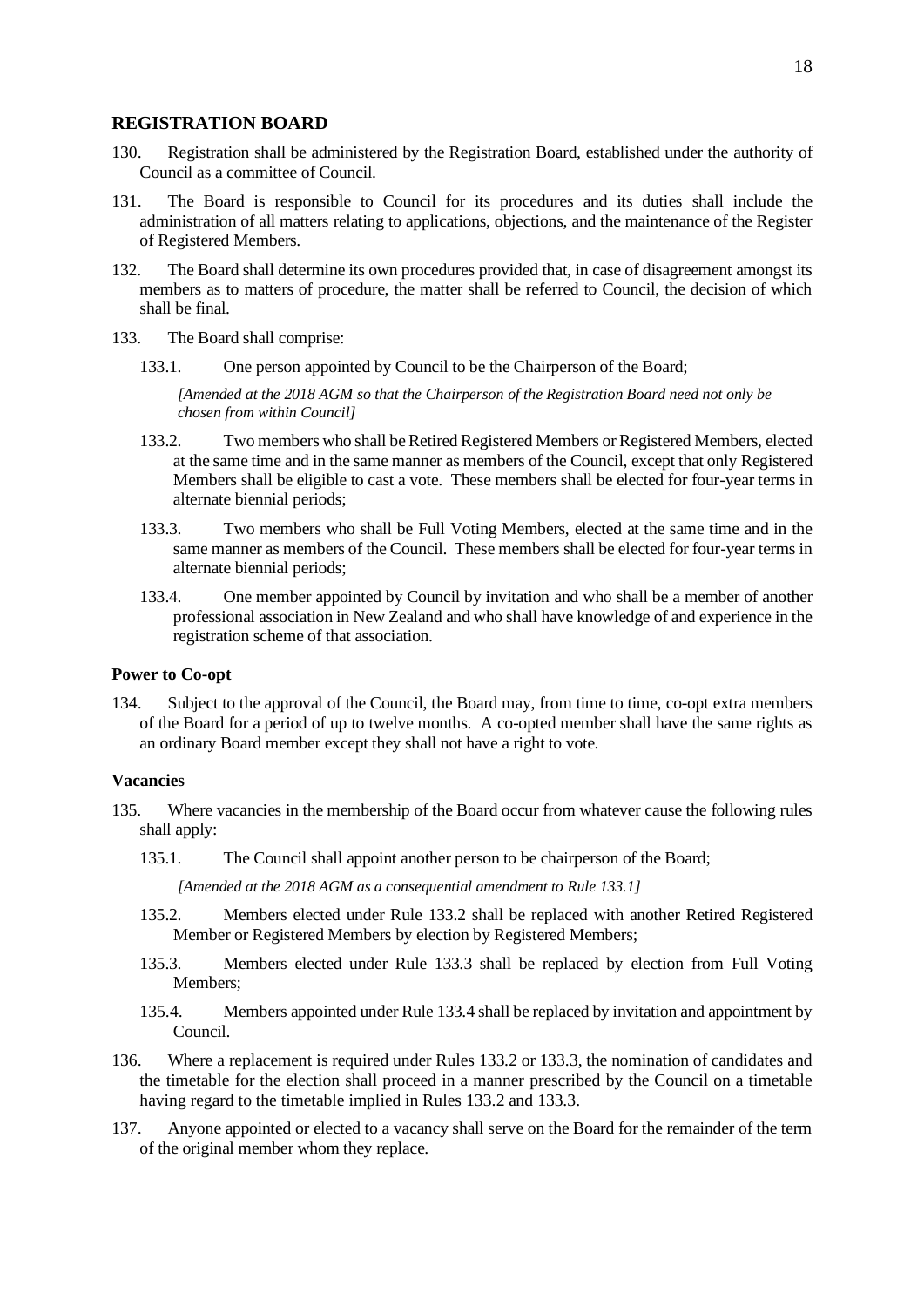138. The Board shall continue to operate notwithstanding any vacancy from time to time.

# <span id="page-18-0"></span>**Quorum**

139. Four members of the Board shall form a quorum provided that at least one of them shall be one of the two elected under Rule [133.2.](#page-17-5)

# <span id="page-18-1"></span>**Fees and Allowances**

140. Board members and co-opted Board members attending meetings of the Board shall be paid actual and reasonable expenses incurred in attending the meetings on presentation of relevant receipts, plus an attendance fee determined by Council.

### <span id="page-18-2"></span>**Register of Registered Members**

- 141. The Board shall ensure the maintenance of the Register of Registered Members and the information contained in it.
- <span id="page-18-4"></span>142. The Board shall, after such inquiries as appear necessary, instruct the Registrar to remove the name of a Registered Member from the Register of Registered Members in any of the following events:
	- 142.1. If the member tenders his/her resignation in writing from the Institute;
	- 142.2. If the member requests in writing that his/her Registration be terminated;
	- 142.3. If no reply is received within three months to a communication sent to the last known address of the member.
- 143. Any Member removed from the Register of Registered Members in accordance with Rule [142](#page-18-4) may apply to the Board in writing, no sooner than 12 months after his/her name is removed, for reinstatement, and may be reinstated on such terms and conditions as the Board determines.
- 144. A Member removed from the Register of Registered Members by the Registrar pursuant to Rule [159](#page-20-3) or Rule [161](#page-20-4) on the instruction of the Board shall have the right to appeal to Council against the instruction of the Board. Any such appeal must be exercised by notice in writing to Council within 20 working days after the member is notified of the Board's intention to instruct the Registrar to remove the name of the member from the Register of Registered Members, and the decision of Council shall be final.
- 145. The Board shall ensure that the Register of Registered Members contains the names and contact details of all Registered Members, including those who have ceased to be Registered, the dates at which they were Registered and, where relevant, ceased to be Registered and such other information as the Council, following consultation with the Board, shall require.
- 146. The Council shall ensure that the names and specified contact details of Registered Members are available for public inspection.

# <span id="page-18-3"></span>**REGISTRAR**

- 147. The Registrar shall be appointed by the Board and shall act as Secretary to the Board, but shall have no voting rights. The Registrar's duties shall include:
	- 147.1. Ensuring the accuracy of the Register of Registered Members;
	- 147.2. The carrying out of the procedures laid down in Rules [149](#page-19-5) to [163](#page-20-5) as directed by the Board;
	- 147.3. The maintenance of minutes and other documents relating to the proceedings of the Board and carrying out other duties as the Board requires;
	- 147.4. The provision of such information as the Secretary of the Institute may require.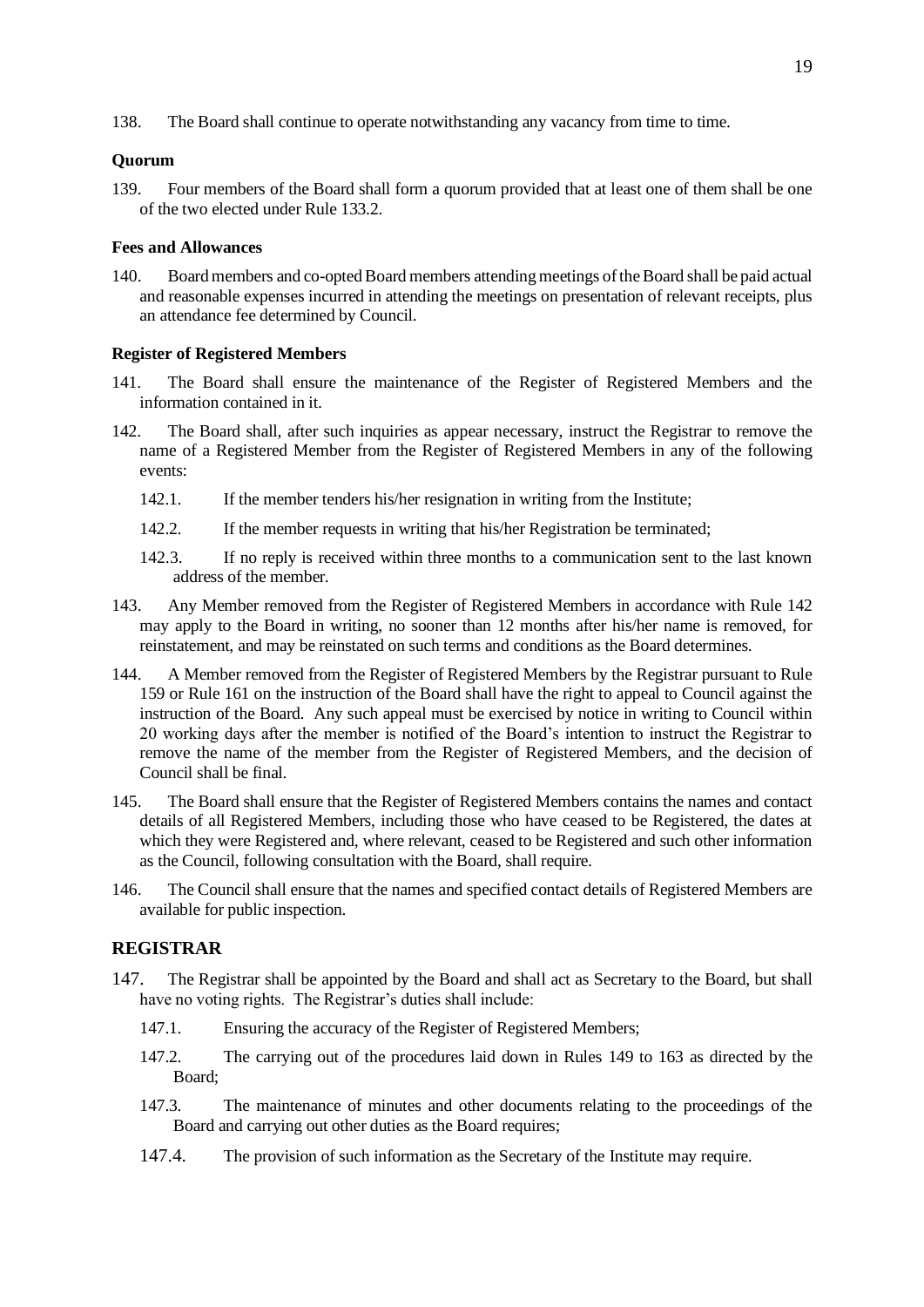# <span id="page-19-0"></span>**REGISTRATION**

## <span id="page-19-1"></span>**Eligibility for Registration**

<span id="page-19-4"></span>148. An applicant for Registration must:

- 148.1. Be a member of the Institute at the time of application;
- 148.2. Have passed a formal course of a standing recognised by the Board in some branch of forestry or an allied discipline unless otherwise agreed by the Board;
- 148.3. Have completed at least five years' experience in forestry since graduation or certification, of which at least two must have been in New Zealand, and have reached a level of expertise recognised by the Board, and such other conditions as Council from time to time determines;
- 148.4. Display to the satisfaction of the Board an understanding of the basic principles underlying the forestry process involved in the applicant's particular area of qualification and expertise, to an extent that allows interpretation and application to different situations that may reasonably be expected to be encountered in the course of the member's endeavours;
- 148.5. Have undertaken continuing professional development (CPD) prior to application to the standard prescribed by the Board; and
- 148.6. Affirm in writing the applicant's intention to abide by the Code of Ethics.

### <span id="page-19-2"></span>**Application for Registration**

<span id="page-19-5"></span>149. The Board shall prescribe the procedure for applying for Registration and may amend the requirements from time to time. The requirements shall be approved by the Council. The requirements shall include:

*[Rul[e 149](#page-19-5) amended by AGM of 2017 to make the Board responsible for prescribing and the Council for approving.]*

- 149.1. The form in which the application must be made and the details that must be supplied;
- 149.2. The continuing professional development requirements that the applicant must have completed prior to application;
- 149.3. The application fee, if any, that must accompany the application;
- 149.4. The process and timetable by which Members are advised of the application, of their right to object to the application and the form in which an objection must be submitted.
- 150. As soon as practicable, the Board will consider the application and any objections, which consideration may, at the Board's discretion, include a hearing of any objectors and/or the applicant, and will decide whether to grant the application. No application will be granted unless a majority of the Board votes in favour of granting the application and there is no more than one dissenting vote. Notwithstanding other requirements specified in these Rules, the Board may at its sole discretion determine whether or not an application is approved, having regard to all the circumstances.
- 151. The Council shall prescribe the process and timetable by which an unsuccessful applicant for Registration may appeal the Board's decision.

### <span id="page-19-3"></span>**Recognition of Skills**

- <span id="page-19-6"></span>152. An applicant for Registration may request that they are recognised as having:
	- 152.1. General skills in forestry;
	- 152.2. General skills in forestry but with specialist skills in a specified area; or
	- 152.3. Specialist skills in specified areas (but without general skills in forestry).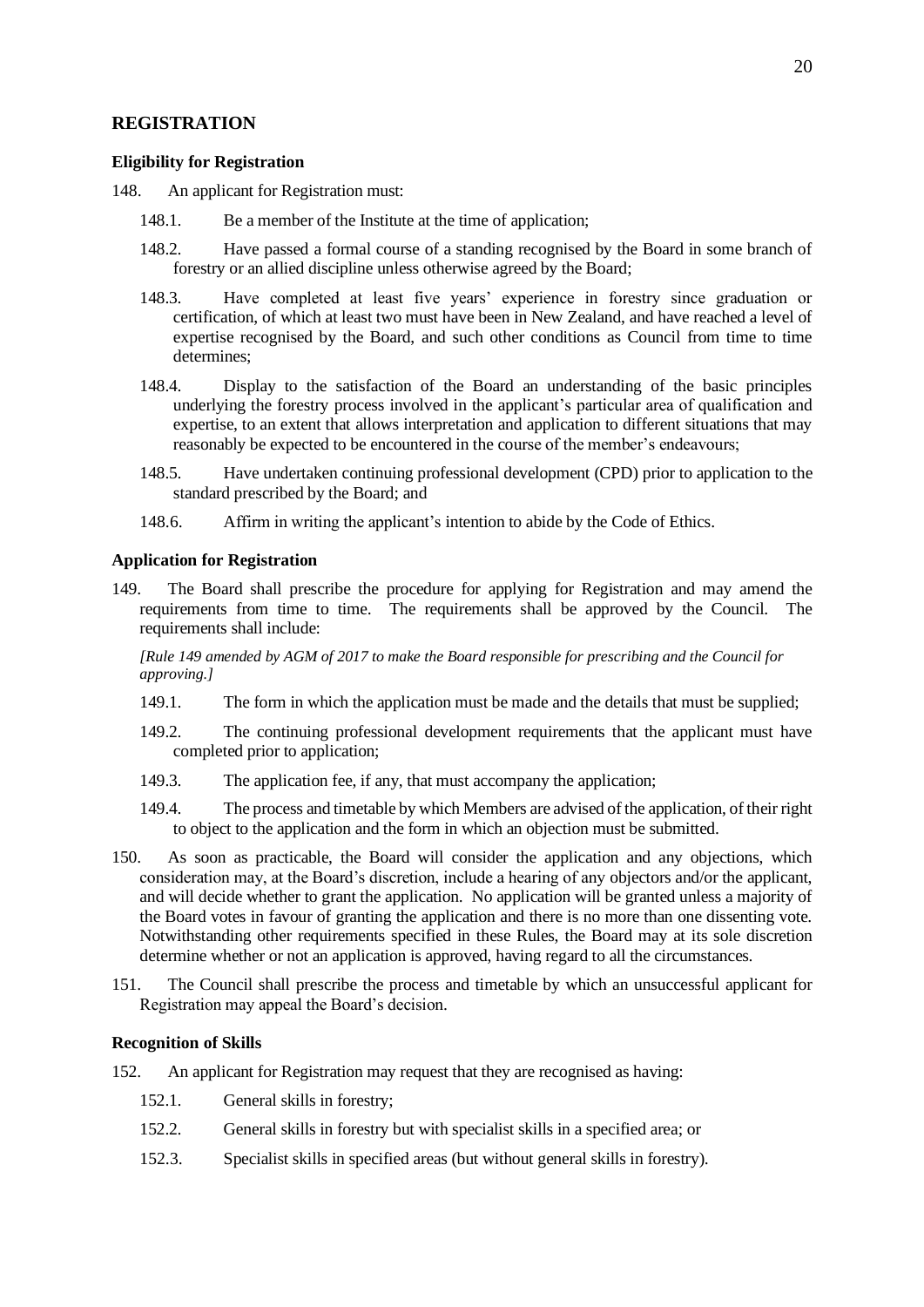- <span id="page-20-6"></span>153. When considering an application for Registration, even when the applicant has not requested recognition under Rule [152,](#page-19-6) the Board may determine that the applicant is recognised as having skills within one of the categories listed in Rule [152.](#page-19-6)
- 154. If either of Rules [152](#page-19-6) or [153](#page-20-6) apply, then the Board, when approving an application for Registration may require that the entry in the Register of Registered members should be so qualified, otherwise no qualification shall be shown in the Register.
- 155. A Registered Member may, at any time, apply to the Board for approval for the addition, removal or amendment of any skills recognition attached to the member's entry in the Register of Registered Members.
- 156. The Board shall, at any review of Registration pursuant to Rule [157](#page-20-7) require the Registrar to add, amend or remove any skills recognition, where the review indicates valid reasons for making such a change.

### <span id="page-20-0"></span>**Continuing Registration Requirements**

- <span id="page-20-7"></span>157. The Board shall prescribe requirements for the continuing Registration of Registered Members and for review of Registration, and may amend the requirements from time to time. The requirements shall be approved by Council.
- <span id="page-20-8"></span>158. Registered Members shall be required to apply on an annual basis for renewal of their Registration. The application will be in a form prescribed by the Board and must be received by the Registrar no later than the  $31<sup>st</sup>$  May in each year.
- <span id="page-20-3"></span>159. The Registrar, on being satisfied as to compliance with the provisions of Rule [158](#page-20-8) shall issue a Certificate of Registration expiring on  $31<sup>st</sup>$  May of the following year. Failure to comply with the provisions of Rule [158](#page-20-8) will result in an instruction from the Board to the Registrar that the member's name be removed from the Register of Registered Members.
- 160. For the purposes of a review of Registration under Rule [157,](#page-20-7) the Member shall provide the Board with such information and other material as may be required by the Board.
- <span id="page-20-4"></span>161. In the event that the Registration Board is not satisfied that the requirements for continuing Registration are being met by the member, the Registration Board shall notify the member as to the respects in which it is not so satisfied and shall give the member an opportunity to be heard. If the member does not wish to be heard, or if, having heard the member, the Registration Board is still not satisfied that the requirements for continuing Registration are being met by the member, the Board may, following notice to the member, instruct the Registrar to remove the name of the member from the Register of Registered members.

### <span id="page-20-1"></span>**Registration Fees**

- 162. Members applying for Registration shall pay an initial application fee as determined by Council from time to time following consultation with the Board.
- <span id="page-20-5"></span>163. Registered Members shall pay annual and continuing Registration fees as determined by Council following consultation with the Board.

# <span id="page-20-2"></span>**SECTION VIII PROVISIONS RELATING TO EXEMPTION UNDER REAL ESTATE AGENTS ACT 2008**

*[Section VIII (Rule[s 164-](#page-20-9)[178\)](#page-24-3) were added by the AGM of 30 August 2016 and amended by the AGM of 3 September 2017 to provide for the requirements of the exemption for Registered Members under section 156 of the Real Estate Agents Act 2008 and contained in the Real Estate Agents (Exemptions) Regulations 2017.]*

<span id="page-20-9"></span>164. Rule[s 164](#page-20-9) to [178](#page-24-3) apply from the date Schedule 2 Part 1 of the Real Estate Agents (Exemptions) Regulations 2017 ("NZIF Exemption Regulations") made under section 156 of the Real Estate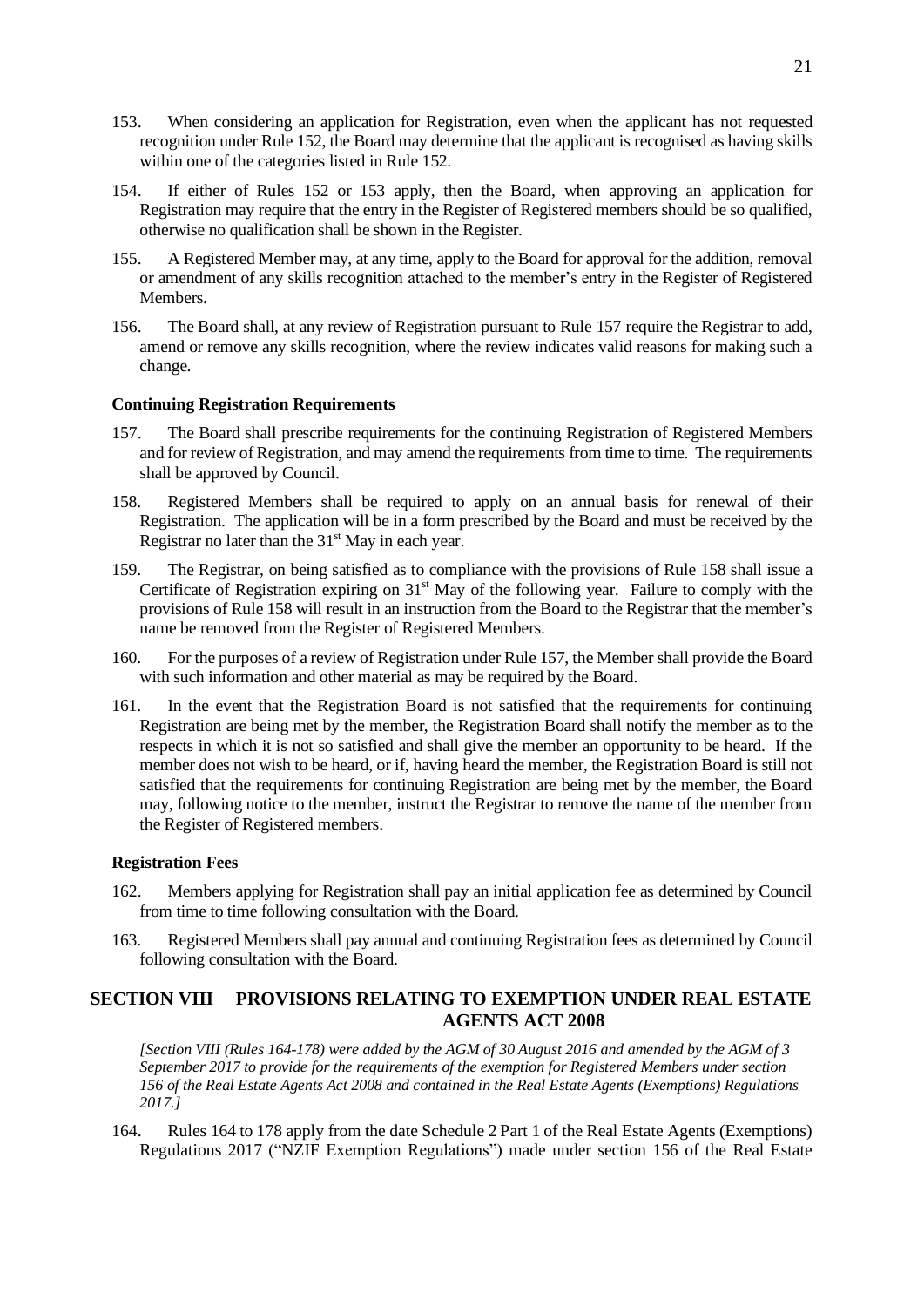Agents Act 2008, exempting Registered Members from the requirement to be licensed under the Act, comes into force and for so long as it and the Act remain in force.

*[Members should note that the NZIF Exemption Regulations state in Clause 6 of Part 1 Schedule 2 that if there is any inconsistency between the Rules and the NZIF Exemption Regulations, then it is the provisions in the NZIF Exemption Regulations that apply. Members should ensure they are familiar with the NZIF Exemption Regulations and the Rules. The exemption does not apply if the Member has not complied with the NZIF Exemption Regulations.]*

- <span id="page-21-0"></span>165. The Institute must obtain the approval of the Ministry of Justice to any amendment to these Rules, the Code of Ethics or to any Regulation made under Rule [114.](#page-15-4) The NZIF Exemption Regulations will cease to apply if approval for an amendment has not been obtained.
- 166. The terms "Real estate agency work" and "Real estate transaction" in these Rules have the meaning given to *real estate agency work* and *transaction* in section 4 of the Real Estate Agents Act 2008 or an amendment to that Act. At the date the NZIF Exemption Regulations came into force, the definitions were:

#### **real estate agency work** or **agency work**—

- (a) means any work done or services provided, in trade, on behalf of another person for the purpose of bringing about a transaction; and
- (b) includes any work done by a branch manager or salesperson under the direction of, or on behalf of an agent to enable the agent to do the work or provide the services described in paragraph (a); but
- (c) does not include—
	- (i) the provision of general advice or materials to assist owners to locate and negotiate with potential buyers; or
	- (ii) the publication of newspapers, journals, magazines, or websites that include advertisements for the sale or other disposal of any land or business; or
	- (iii) the broadcasting of television or radio programmes that include advertisements for the sale or other disposal of any land or business; or
	- (iv) the lending of money on mortgage or otherwise; or
	- (v) the provision of investment advice; or
	- (vi) the provision of conveyancing services within the meaning of the Lawyers and Conveyancers Act 2006.

**transaction** means any 1 or more of the following:

- (a) the sale, purchase, or other disposal or acquisition of a freehold estate or interest in land:
- (b) the grant, sale, purchase, or other disposal or acquisition of a leasehold estate or interest in land (other than a tenancy to which the Residential Tenancies Act 1986 applies):
- (c) the grant, sale, purchase, or other disposal or acquisition of a licence that is registrable under the Land Transfer Act 1952:
- (d) the grant, sale, purchase, or other disposal or acquisition of an occupation right agreement within the meaning of the Retirement Villages Act 2003:
- (e) the sale, purchase, or other disposal or acquisition of any business (either with or without any interest in land).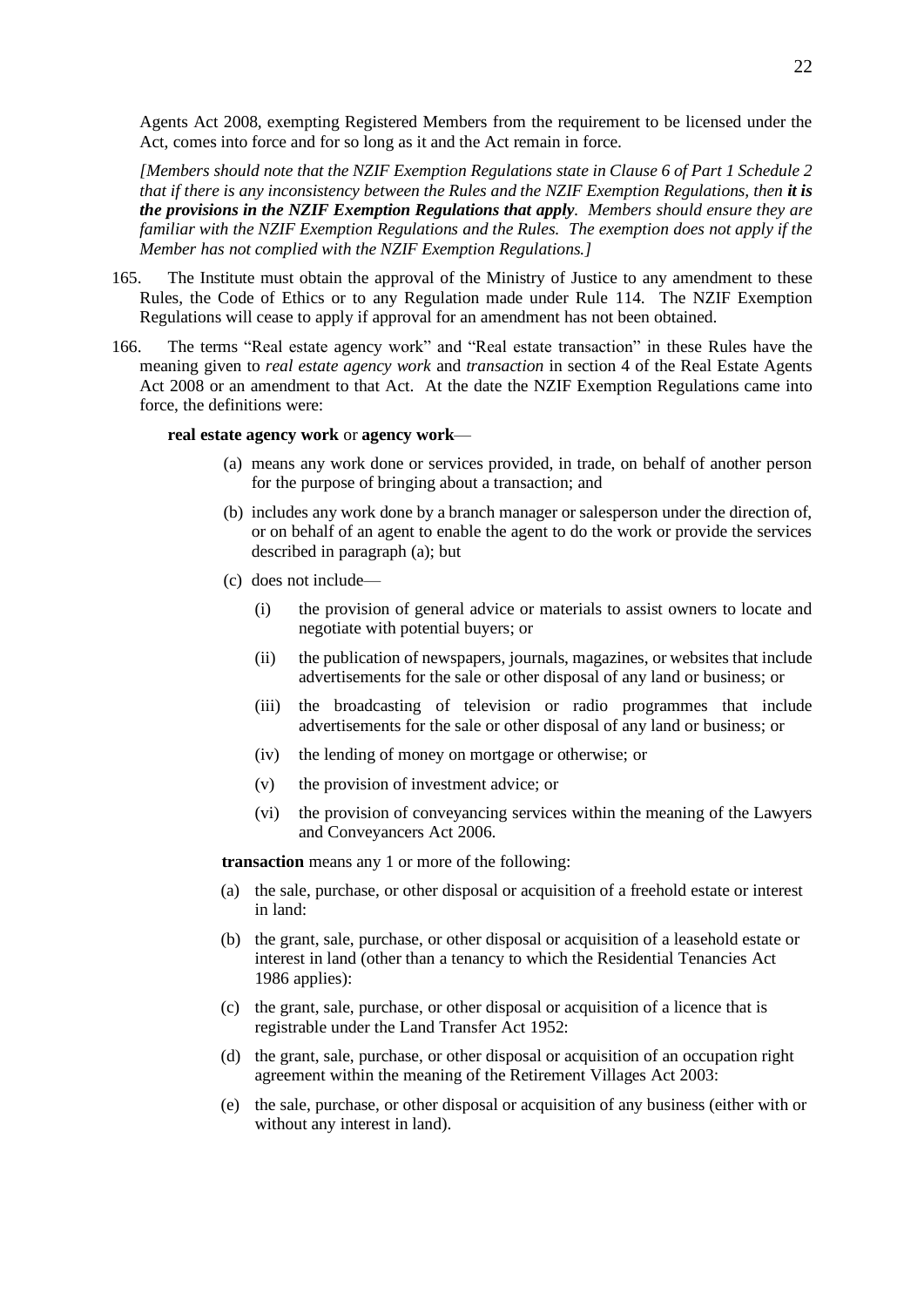- 167. In addition to the requirements set out in Rules [148](#page-19-4) to [149,](#page-19-5) applicants for Registration and at each renewal and review of Registration must advise the Board:
	- 167.1. Of their relevant qualifications and experience relating to Real estate agency work;
	- 167.2. Whether or not they are covered by professional indemnity insurance.
- <span id="page-22-0"></span>168. The following Members are not eligible for Registration or renewal of Registration:
	- 168.1. A person who has been convicted, whether in New Zealand or another country, of a crime involving dishonesty (or of a crime that, if committed in New Zealand, would be a crime involving dishonesty) within the 10 years preceding the application for Registration or renewal of Registration;
	- 168.2. A person who has been convicted of an offence under sections 12A, 14, 17 to 22, or 24 of the Fair Trading Act 1986, within the 5 years preceding the application for Registration or renewal of Registration;
	- 168.3. A person who has been licensed under the Real Estate Agents Act 2008 but whose licence has been cancelled within the five years preceding the application for Registration or renewal of Registration;
	- 168.4. A person who is prohibited from being a director or promoter of, or being concerned or taking part in the management of, an incorporated body under the Companies Act 1993, the Financial Markets Conduct Act 2013, or the Takeovers Act 1993;
	- 168.5. A person who is an undischarged bankrupt or is subject to subpart 4 of Part 5 of the Insolvency Act 2006.
- 169. An applicant for Registration and a Registered Member, if requested by the Board, must provide a declaration under the Oaths and Declarations Act 1957 that they are not prevented from being registered for any of the reasons set out in Rule [168](#page-22-0) and/or must give consent to the Board to allow it to conduct necessary enquiries to determine if the applicant or Registered Member is not eligible for Registration for any of the reasons set out in Rule [168.](#page-22-0) Failure to provide the necessary declaration and/or consent will result in Registration being denied or cancelled as the case may be.
- 170. To be eligible for the exemption, the Registered Member must hold a current Certificate of Registration and must have complied with these Rules. No other Member is entitled to undertake Real estate agency work, unless they are licensed or otherwise eligible under section 6 of the Real Estate Agents Act 2008.
- 171. The Board will inform applicants for Registration and all Registered Members at the time of renewal or review of their Registration, of the advisability of holding and maintaining professional indemnity insurance.
- <span id="page-22-1"></span>172. Before a Registered Member signs a contractual document with a client to undertake any Real estate agency work, the Registered Member must, in writing:
	- 172.1. Advise the client the Member is not a licensed real estate agent or salesperson;
	- 172.2. Advise the client of any actual or potential conflicts of interest that may arise as a result of the Real estate agency work;
	- 172.2A Advise the client that if the Member fails to comply with Rule 172.2, the client—
		- (a) may cancel the contract with the Registered Member:
		- (b) may cancel any contract arising out of the contract with the Registered Member:
		- (c) is not liable to pay any fees regardless of whether the contract is cancelled:
		- (d) may recover any fees paid regardless of whether the contract is cancelled.

172.2B To avoid doubt, fees excludes any expenses that a Registered Member has incurred on behalf of a client.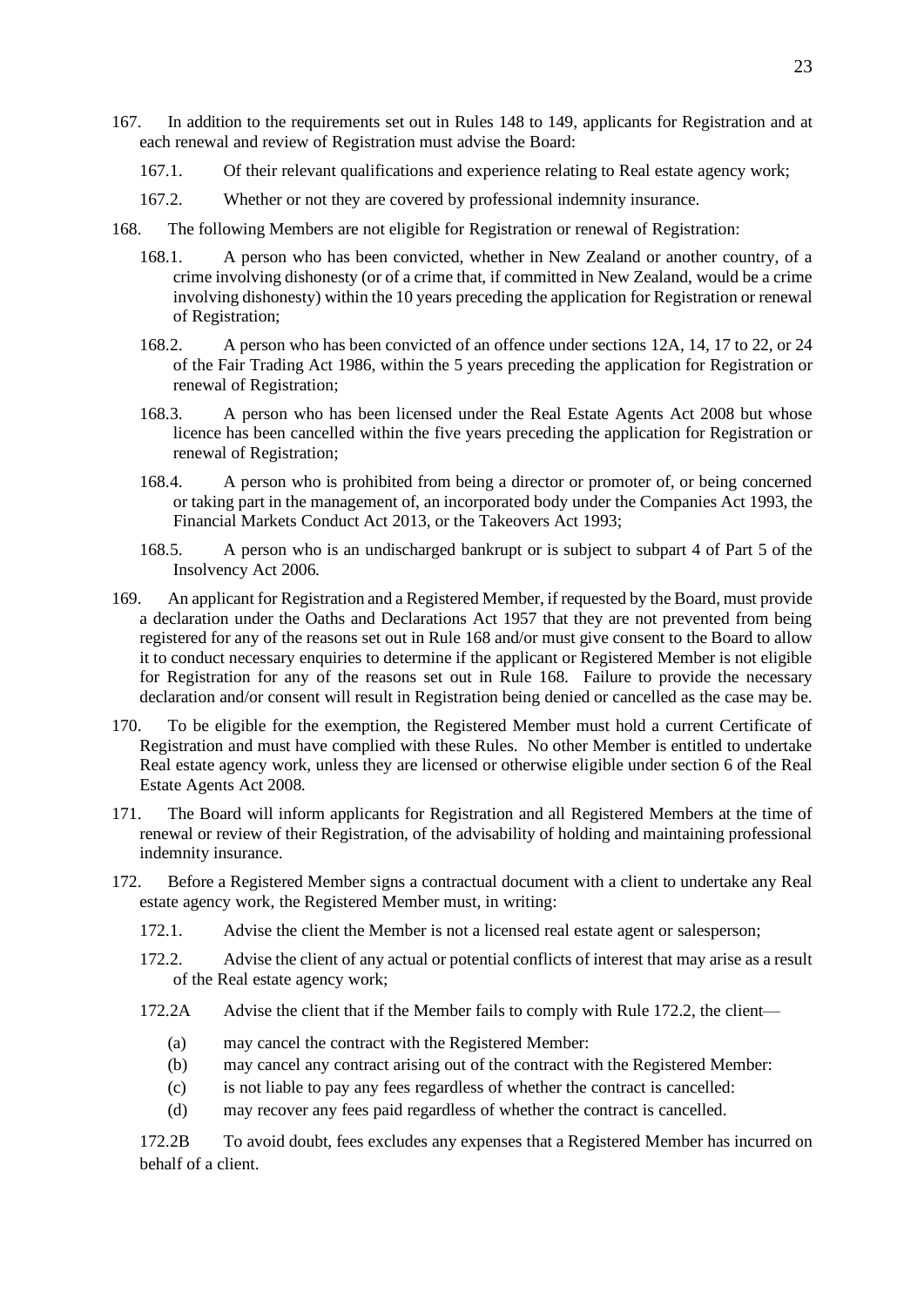*[Rules 172.2A &B added at 2018 AGM to further meet the requirements of the REA (Exemptions) Regulations 2017]*

- 172.3. Recommend the client seeks legal advice;
- 172.4. Advise the client they may also need to seek advice from a licensed real estate agent or from other parties;
- 172.5. Allow the client a reasonable opportunity to seek that advice;
- 172.6. Explain to the client in plain English, the differences between the disciplinary processes under the Real Estate Agents Act 2008 and the disciplinary processes available under Rules [57](#page-9-8) t[o 64](#page-10-7) and Rul[e 176;](#page-23-0)
- 172.7. Advise the client of the remedies under the two regimes.
- 173. The Registered Member must retain a copy of a signed statement from the client:
	- 173.1. Acknowledging receipt of written advice from the Registered Member concerning the matters set out in Rule [172;](#page-22-1)
	- 173.2. Setting out the actual or potential conflicts of interest disclosed to the client and acknowledging that the client wishes to continue to engage the Registered Member;
	- 173.3. Acknowledging they have fully understood the differences between the two regimes, including (but not limited to), the ability of the Real Estate Agents Disciplinary Tribunal (established under section 100 of the Real Estate Agents Act 2008) to award compensation of up to \$100,000.
- 174. If a Registered Member has failed to notify the client of a conflict of interest the Registered Member must remind the client, in writing, of their rights under Rules 172.2A and 172.2B.

*[Rule 174 amended at 2018 AGM to meet the requirements of the REA (Exemptions) Regulations 2017]*

- 175. Registered Members must not:
	- 175.1. Seek or accept remuneration for Real estate agency work in the form of a commission in addition to or instead of the normal professional charges of the Registered Member;
	- 175.2. In connection with a Real estate transaction, prepare agreements of sale and purchase or to give advice about legal rights and obligations that is incidental to the preparing of an agreement;
	- 175.3. Manage funds relating to a real estate transaction through a trust or any other account;
	- 175.4. Carry out any Real estate agency work outside the Registered Member's forestry work. If a Real estate transaction relates to non-forestry uses, the Registered Member must not carry out Real estate agency work in relation to those other uses unless they are licensed under the Real Estate Agents Act.
- <span id="page-23-0"></span>176. In addition to the orders a Complaints and Disciplinary Committee may make under Rule [59](#page-9-7) when a Member has breached Rule [32,](#page-7-2) the Committee may, where it appears a person has suffered loss because of a breach by a Registered Member relating to Real estate agency work, order the Registered Member to pay the aggrieved person a sum not exceeding \$100,000 by way of compensation.
- <span id="page-23-1"></span>177. The Board will maintain a register, available to the public of all Registered Members who have had a complaint upheld against them in the previous three years. Complaints decisions will not be published:
	- 177.1. Until the period of filing an appeal (20 working days) has ended and, if an appeal is lodged until it has been completed under Rule [64;](#page-10-7)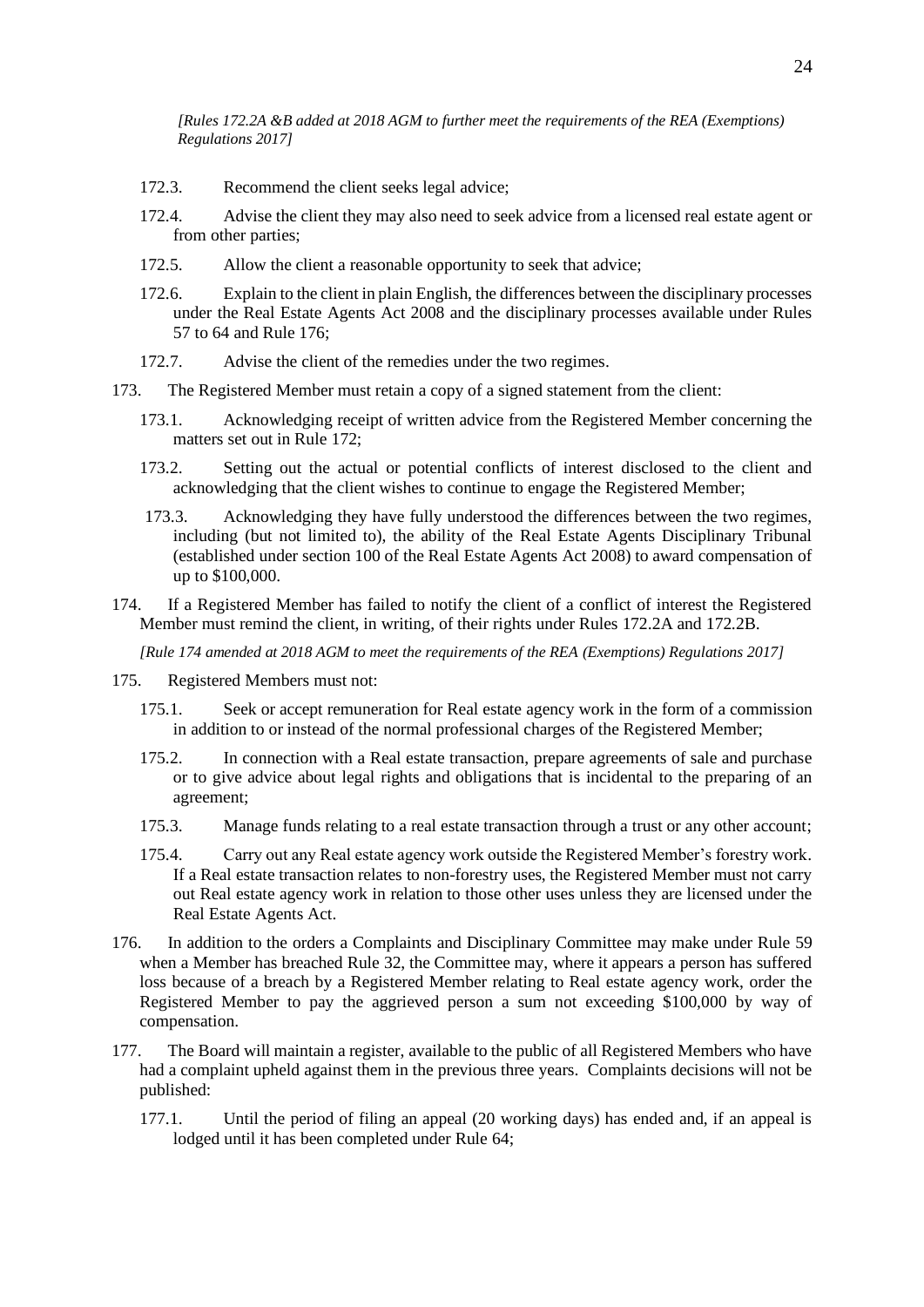- 177.2. If the Complaints and Disciplinary Committee, or in the case of an appeal the Appeal Committee has ordered that the complaint decision is not to be published;
- 177.3. If the complaint has not been upheld.
- <span id="page-24-3"></span>178. A complaint made against a Member in connection with the provisions of Rules [164](#page-20-9) to [177](#page-23-1) that relates to actions while those Rules were in force, may continue to be processed as if the rules were still in force, even the regulations referred to in Rul[e 164](#page-20-9) have been rescinded.

*[Section VIII (Provisions Relating to Exemption Under Real Estate Agents Act 2008) added at the 2016 AGM to meet the requirements of the NZIF Exemption Regulations and amended to meet further requirements for the exemption at the 2017 AGM.]*

*[Former sections VIII (Local Sections and Special Interest Groups) and IX (Transition Procedures) and associated Rules were renumbered as Sections IX and X, following the insertion of Section VIII (Provisions Relating to Exemption Under Real Estate Agents Act 2008) by the AGM of 30 August 2016.]*

# <span id="page-24-0"></span>**SECTION IX LOCAL SECTIONS AND SPECIAL INTEREST GROUPS**

## <span id="page-24-1"></span>**LOCAL SECTIONS**

- <span id="page-24-2"></span>179. The Council may create Local Sections and shall define the geographical boundaries and the name for each Local Section.
- 180. The objects of the Local Section shall be the advancement of the Objects of the Institute within the geographic region that defines the Local Section by:
	- 180.1. Providing networking amongst Local Section Members;
	- 180.2. Assisting with the mentoring of younger Members;
	- 180.3. Delivering a programme of activities that supports the Objects of the Institute and fosters the professional development of Members;
	- 180.4. Supporting the wider community on behalf of the forestry profession;
	- 180.5. Obtaining the views of Local Section Members and representing these views to the Council;
	- 180.6. Promoting membership of the Institute.
- 181. Each Member of the Institute resident in the area shall automatically be a member of the Local Section, provided that the Council may permit a resident of one Local Section area to become a member of another Local Section.
- 182. Every Member of the Local Section who is Financial shall be entitled to attend general meetings of the Local Section and, with the exception of Student Members, to vote.
- 183. The affairs of each Local Section shall be managed by a committee consisting of a chairperson and a secretary and such other members as the Local Section shall decide. The committee shall be elected at an Annual General Meeting of the Local Section, which shall be held within three months of the end of each Financial Year. The chairperson, secretary and any person who speaks on behalf of or represents the Local Section must be a Member of the Institute other than a Student member.
- 184. In the event that a Local Section fails to hold an Annual General Meeting and to elect a committee, the Council may appoint a Member to be the Chairperson of the Section.
- 185. Each Local Section shall submit a report of its activities, including details of any income and expenditure, to the Council within one month of the end of the Financial Year.
- 186. The Council may prescribe rules for the operation of Local Sections, including the provision of funding for the section's activities.